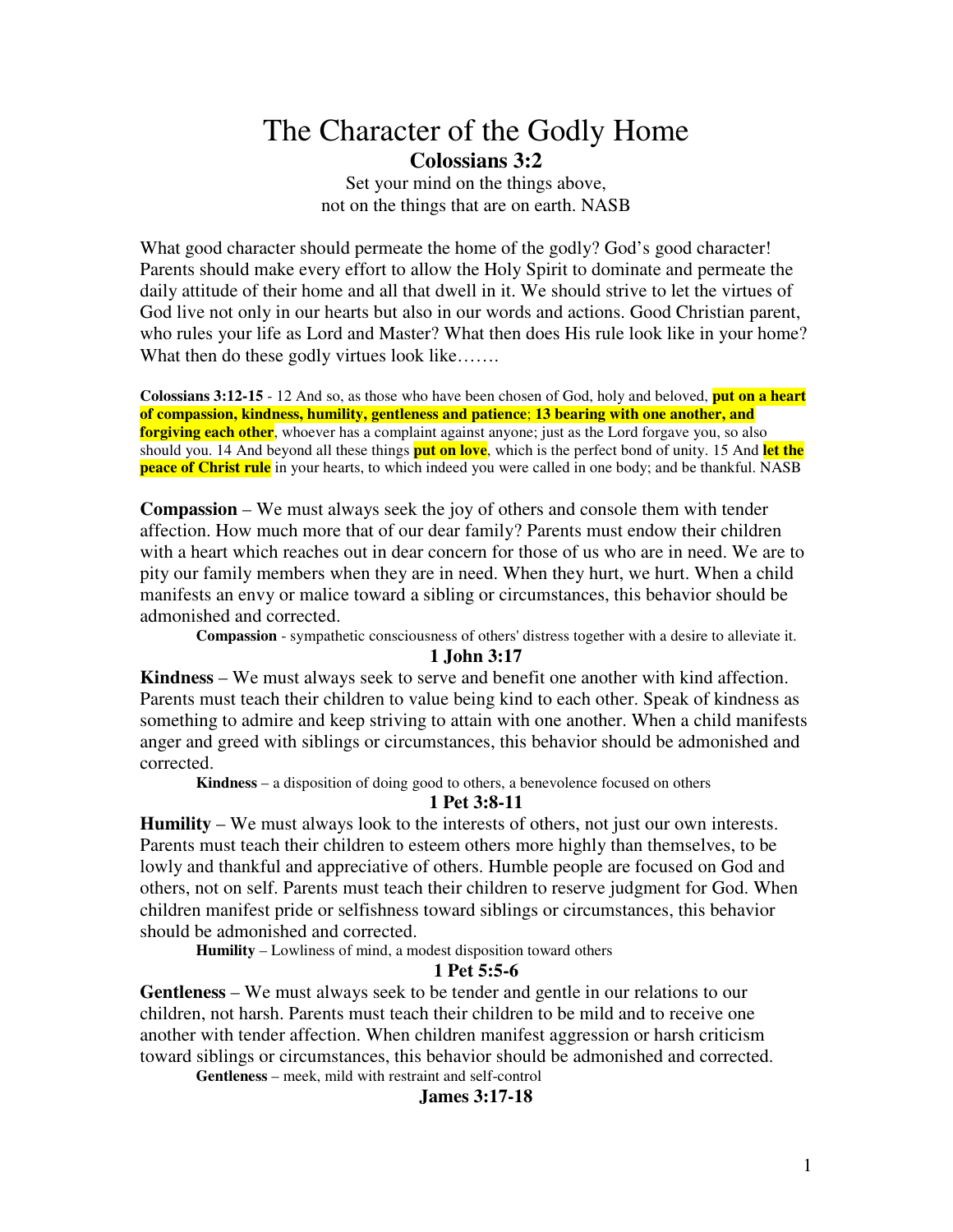**Patience** – We must always seek to be patient with one another and exercise restraint when provoked or offended. Parents must teach their children to be patient with one another and to bear one another's grievances without complaining. Patience bears afflictions and wrongs done to us by others. When a child looses their patience and manifests an outburst toward a sibling or circumstances, this behavior should be admonished and corrected.

Patience – suffering without complaint, not easily provoked, forbearing

## **Eph 4:1-2**

**Bearing with one another** – Here is the call of self-denial. Here is the loving acceptance of those we love, even when we are hurt or offended or troubled by them. Parents must teach their children to bear offenses with the CROSS in view. Humble patient love can endure many afflictions from those it loves. When children are exasperated by siblings or circumstances too quickly, this behavior must be admonished and corrected.

**Forbearance** – exercise of patience, temperate

#### **Phil 2:1-4**

**Forgiving one another** – We must seek to forgive others even when we are deeply hurt. Offenses are going to come our way, but how will we deal with them? Parents must teach their children to be forgiving, always reminding them the great forgiveness God has granted us in Christ. When a child holds a grudge and is unwilling to forgive, this behavior must be admonished and corrected.

**Forgiving** – willingness to drop an offense suffered, to overlook a wrong suffered

## **1 Thess 5:15**

**Put on Love** – We must always seek to view one another with a tender affection. Hatred is a passion full of misery; love an emotion full of joy. Parents must teach their children to seek the joy and benefit of others. When a child manifests hatred or aggravation with a sibling or circumstances, this behavior must be admonished and corrected.

**Love** - commitment of benevolence, a disposition of pre-eminent kindness and affection toward another

## **1 Cor 13:4-7**

**Let the peace of Christ rule** – We must always seek to make peace whenever there is conflict. When peace rules there is happiness and contentment, order and loveliness. Parents must teach their children to seek peace and teach them the great value of it. They must speak very highly of peace and seek to preserve it diligently. When a child aggravates or selfishly disturbs others, this behavior must be admonished and corrected.

**Peace** – freedom from conflict or disturbance, calm rest, tranquil harmony

# **2 Cor 13:11**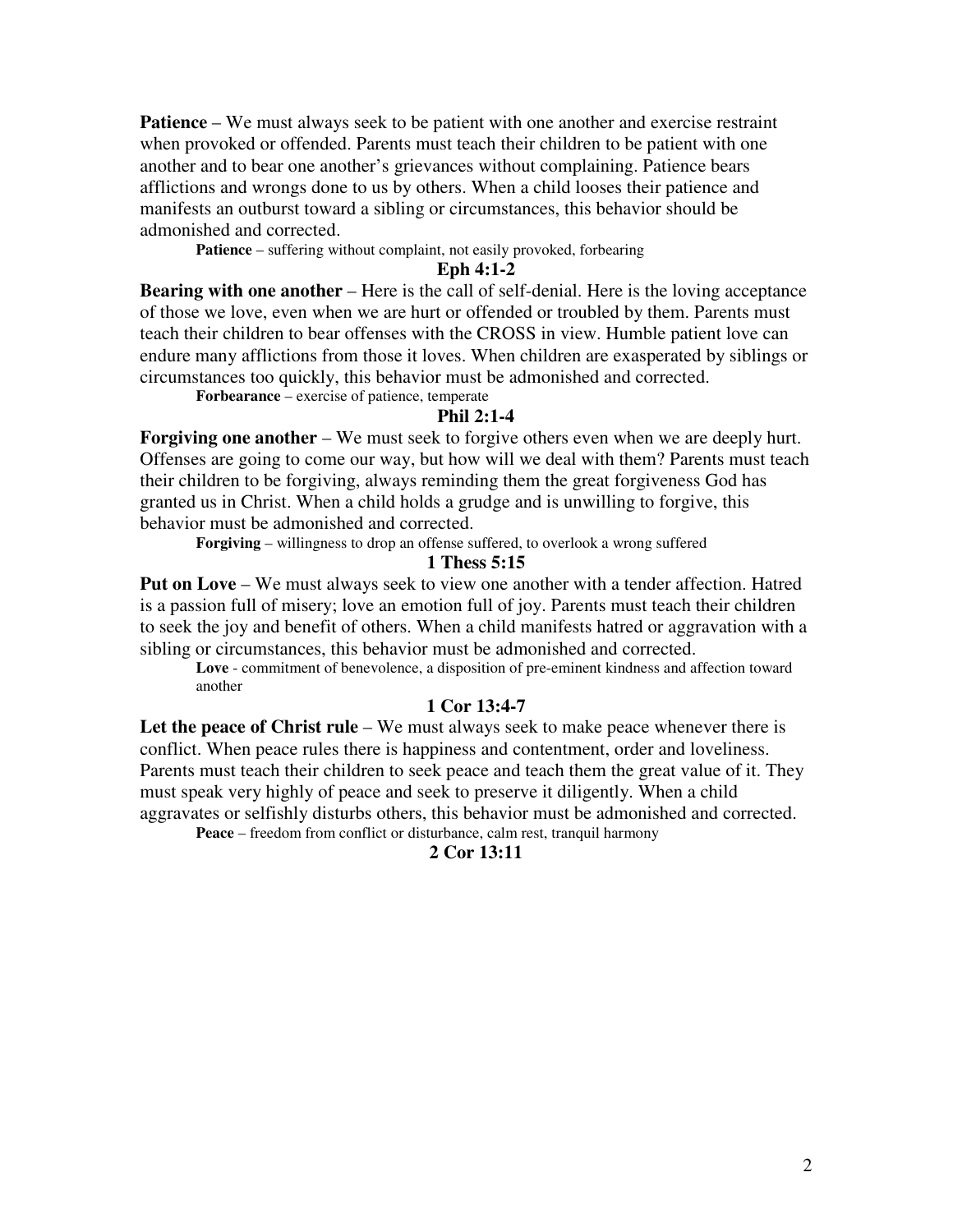# Keys to a fulfilling and **God-glorifying Marriage**

# **1. Always possess the benevolent, self-sacrificing attitude of Christ toward your spouse.**

**Colossians 3:12-14 -** 12 And so, as those who have been chosen of God, holy and beloved, put **on a heart of compassion, kindness, humility, gentleness and patience; 13 bearing with one another, and forgiving each other**, whoever has a complaint against anyone; just as the Lord forgave you, so also should you. NASB

- Deny yourself. Selfishness and Pride are the enemies of marriage. **Luke 9:23, 1 Cor 13:5**
- Be subject to one another out of reverence for Christ **Eph 5:21, 1 Pet 5:5**
- Prefer one another above yourself **Phil 2:3-5, Rom 12:10**

#### **2. Concentrate on cherishing your spouse and working to meet their needs. Ephesians 5:29** - 29 for no one ever hated his own flesh, **but nourishes and cherishes it**, just as Christ also does the church, NAS

- Love you spouse with a sincere and genuine love from the heart **Rom 12:9**
- Ask God for an increasing profound devotion to your spouse **Matt 7:7-8**

## **3. Serve one another in love.**

**Galatians 5:13 -** 13 For you were called to freedom, brethren; only do not turn your freedom into an opportunity for the flesh, but **through love serve one another**. NASB

- Action Do the work of service **Prov 31:12, Eph 5:29**
- Sacrifice your own comfort and pleasure for your spouse's benefit **Phil 2:4**
- **4. Voice your approval, acceptance, and praise of your spouse often.**

**Proverbs 31:28-29** - 28 **Her children rise up and bless her; Her husband also, and he praises her**, saying: 29 "Many daughters have done nobly, But you excel them all." NASB

- Communicate your genuine love to your spouse, they need to hear **Isa 62:4**
- Love cries out to be shared, your spouse desires to possess your love **Song 7:1-10**

## **5. Invest in your marriage**

**Romans 12:10-11 -** 10 **Be devoted to one another in brotherly love**; give preference to one another in honor; NASB

- $\triangleright$  It is the most important relationship in your life **Eph 5:28, Prov 14:1, 24:3-4, Eccl 10:18**
- Time is worth more than "things", your marriage needs your time **Prov 17:1**
- **6. Learn to enjoy and delight your spouse. Treasure your spouse.**

**Proverbs 5:18-19** - 18 Let your fountain be blessed, And **rejoice in the wife of your youth**. 19 As a loving hind and a graceful doe, Let her breasts satisfy you at all times; **Be exhilarated always with her love**. NASB

- Be grateful to God and adore your spouse, he/she is a gift from Him **1 Thes 5:18**
- Thank God continually for your spouse **Prov 31:10**
- Be enjoyable. If you want your spouse to delight in you, be delightful. **Prov 17:17, 27:9** (Is your love exhilarating?)

#### **7. Allow Christ's love and grace to transform you. Does your marriage glorify God? 1 Corinthians 13:4-8 -** 4 **Love is patient, love is kind**, and is not jealous; love does not brag and is not arrogant, 5 does not act unbecomingly; it does not seek its own, is not provoked, does not take into account a wrong suffered, 6 does not rejoice in unrighteousness, but rejoices with the truth; 7 **bears all things, believes all things, hopes all things, endures all things. 8 Love never fails**; NASB

- Set your minds on being changed into Christ's likeness in your home **Col 3:1-2**
- $\triangleright$  Is this the kind of love that you have to your spouse? Why not?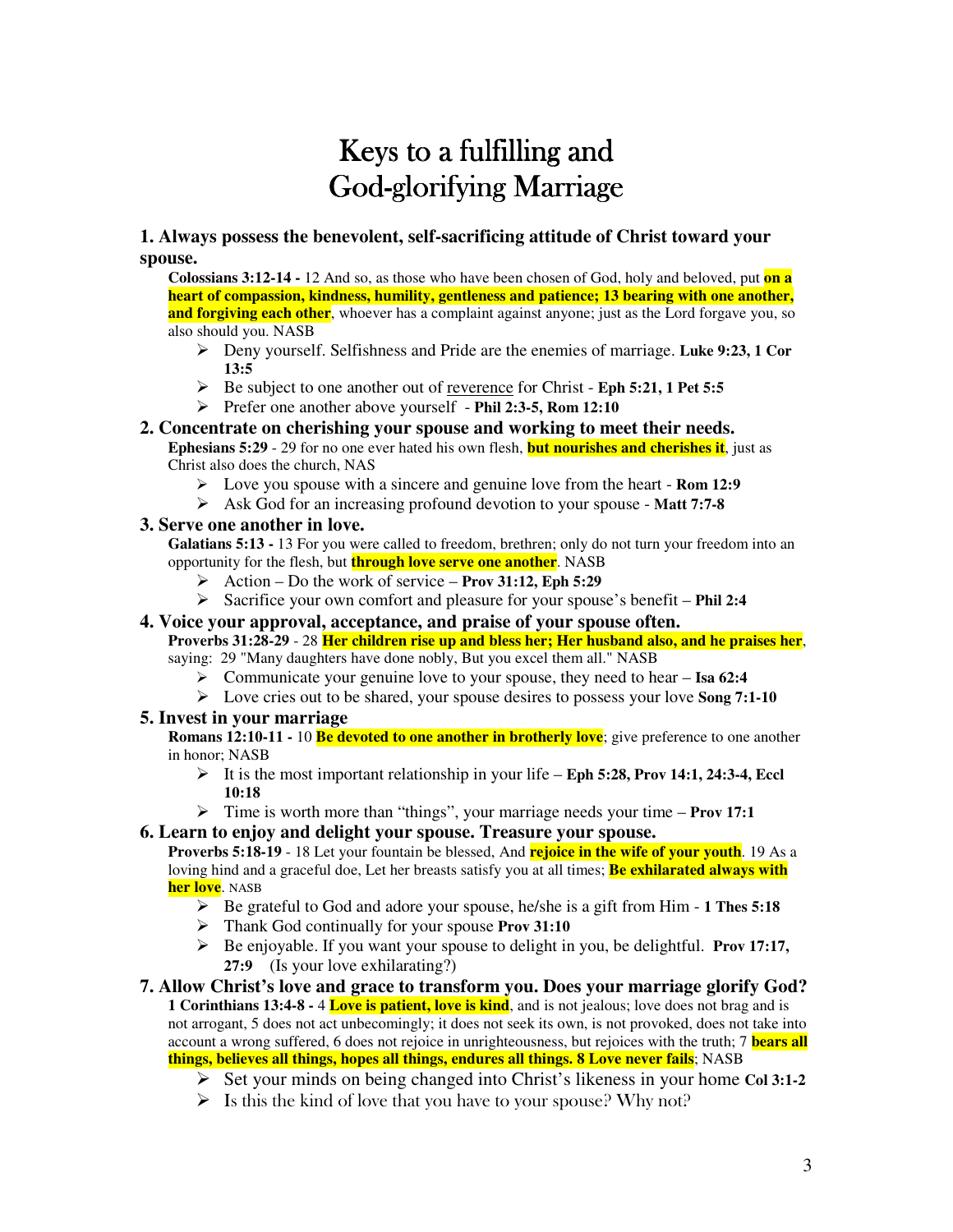# **Teach Them Diligently**

**Deuteronomy 6:1-3 - 6:1** "Now this is the commandment, the statutes and the judgments which the LORD your God has commanded me to teach you, that you might do them in the land where you are going over to possess it, 2 so that you and your son and your grandson might fear the LORD your God, to keep all His statutes and His commandments, which I command you, all the days of your life, and that your days may be prolonged. 3 O Israel, you should listen and be careful to do it, that it may be well with you and that you may multiply greatly, just as the LORD, the God of your fathers, has promised you, in a land flowing with milk and honey.

A. "Now this is the commandment, the statutes and the judgments which the LORD your God has commanded me to teach you, that you might do them in the land where you are going over to possess it, -

- God has commanded that we are to learn His commandments
- He is God and we are not
- God has commanded that we would DO them

B, so that you and your son and your grandson might fear the LORD your God, to keep all His statutes and His commandments, which I command you, all the days of your life, and that your days may be prolonged. -

- We are to learn and teach the commandments of God to Fear God
- We are to learn and teach the commandments to keep them all the days of our life
- These are for our good and well being

C. O Israel, you should listen and be careful to do it, that it may be well with you and that you may multiply greatly, just as the LORD, the God of your fathers, has promised you -

- We should LISTEN take heed!
- We should BE CAREFUL to do it, [learn the commandments and *DO* them]
- This will cause us to be blessed God will see to it!

**Deuteronomy 6:4-5 - 4 "Hear, O Israel! The LORD is our God, the LORD is one! 5 "And** you shall love the LORD your God with all your heart and with all your soul and with all your might.

A. "Hear, O Israel! The LORD is our God, the LORD is one! -

- $\bullet$  HEAR in Hebrew [Shema] to hear this is a priority
- What shall we hear "The Lord is our God"
- What shall we hear "The Lord is one"

B. And you shall love the LORD your God -

 $\bullet$  We are to LOVE GOD – the is the great commandment of Life

C. with all your heart and with all your soul and with all your might. -

• We are to LOVE GOD with EVERYTHING that is in us!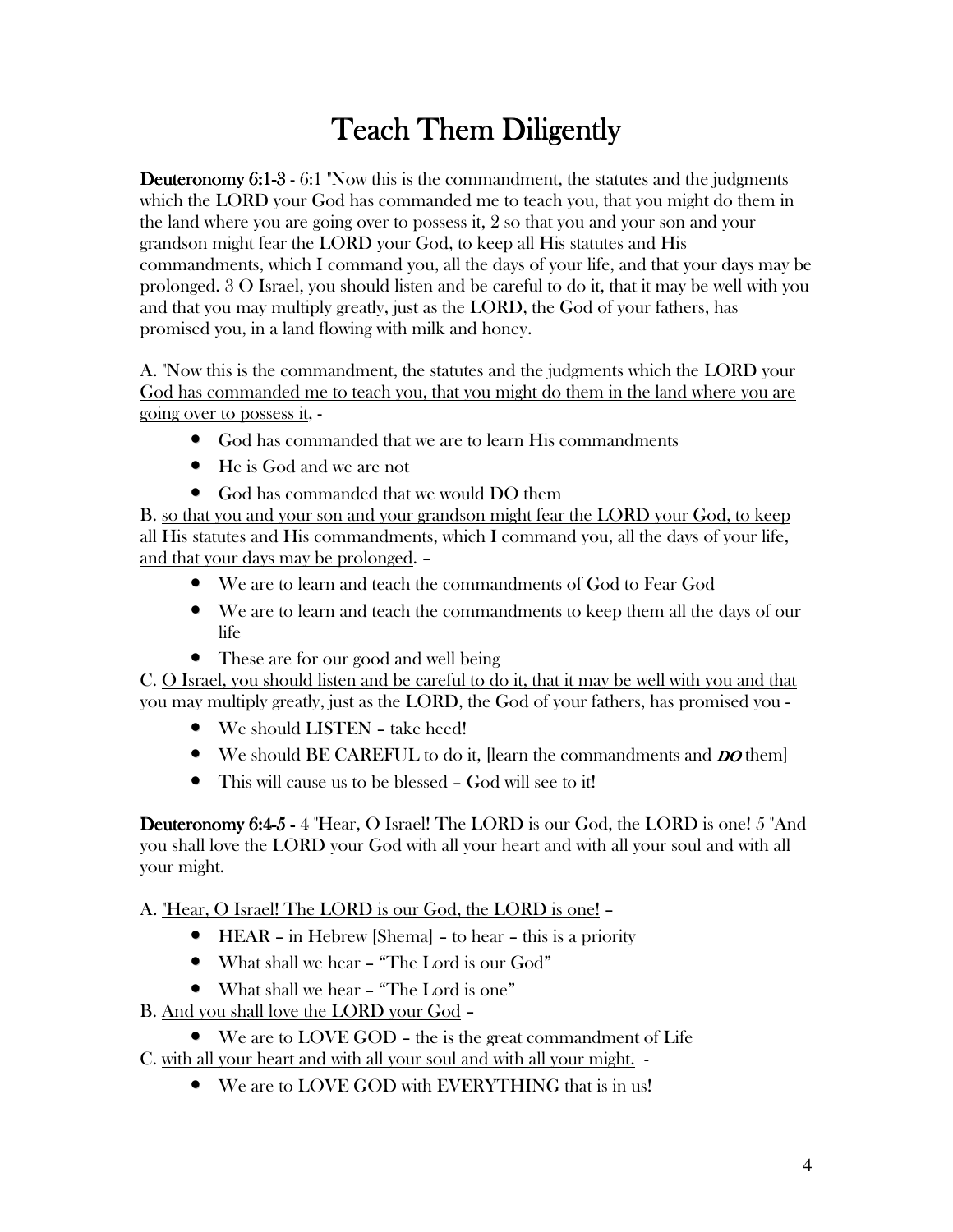• Heart, soul, might - with every part of our being!

**Deuteronomy 6:6-9 -** 6 And these words, which I am commanding you today, shall be on your heart: 7 and you shall teach them diligently to your sons and shall talk of them when you sit in your house and when you walk by the way and when you lie down and when you rise up. 8 And you shall bind them as a sign on your hand and they shall be as frontals on your forehead. 9 And you shall write them on the doorposts of your house and on your gates. NASB

A. 6 And these words, which I am commanding you today, shall be on your heart; -

- What does "commanding you today" imply
- Shall be on your heart they shall be your treasure!

B. 7 and you shall teach them diligently to your sons and shall talk of them when you sit in your house and when you walk by the way and when you lie down and when you rise up. -

- You shall teach them diligently  $-$  How well are you doing parents?
- Talk of them when you SIT, WALK, LIE, RISE In your house, at work or play, in the beginning and ending of your day, the WORD of GOD is to be your constant meditation

C. And you shall bind them as a sign on your hand and they shall be as frontals on your forehead. 9 And you shall write them on the doorposts of your house and on your gates -

- Bind them as a sign on your hand TO REMEMBER
- Frontals on your forehead Always before your EYES
- Write them on your doorposts and gates God's commandments should be **CONSTANTLY** reminded to you and your family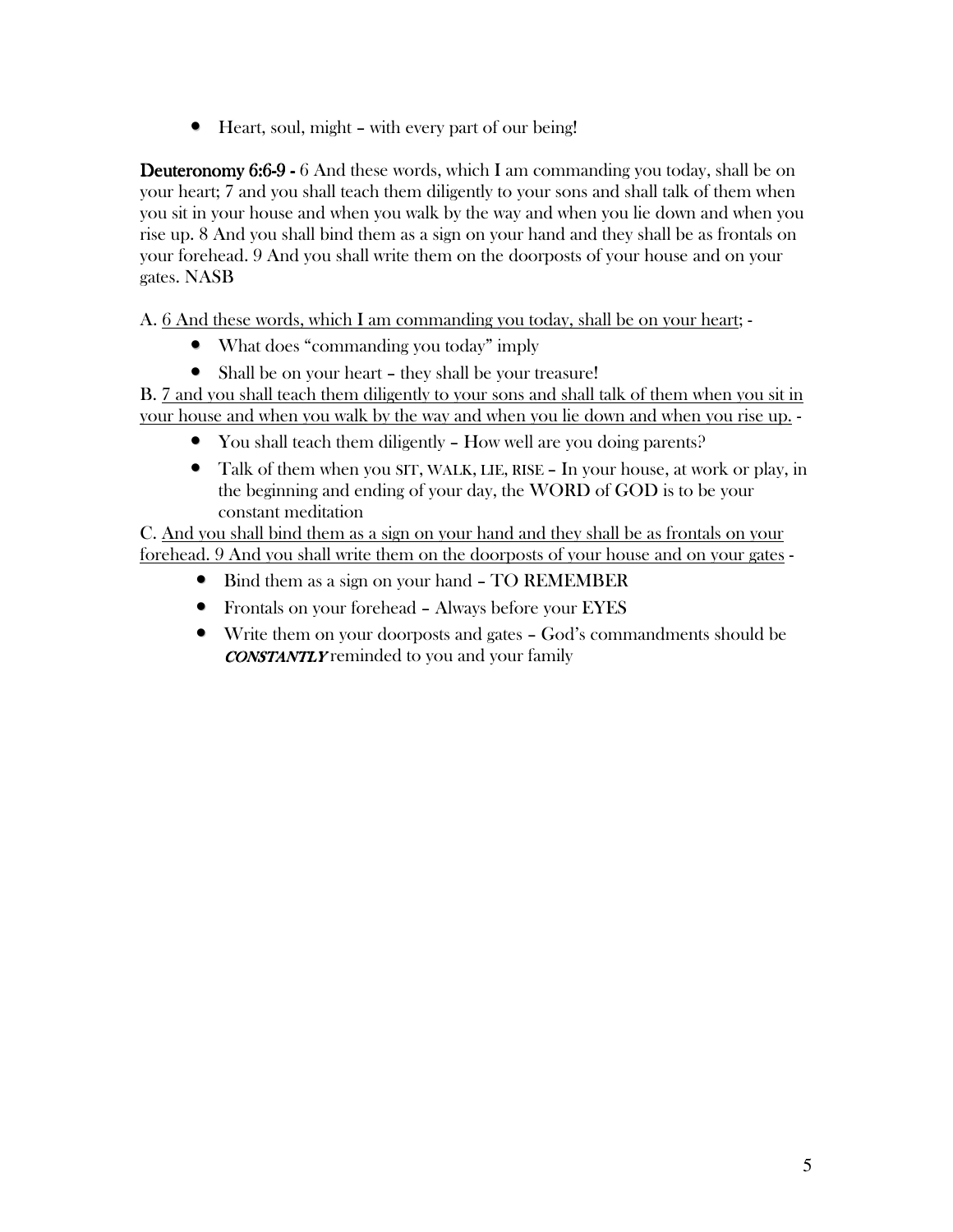# A Lesson for Her Children **Proverbs 31:30**

Charm is deceitful and beauty is vain, But a woman who fears the LORD, she shall be praised. NASB

# **Let the wife see to it that she respect her husband**

One of the chief duties of motherhood is to *teach and instruct her children.* Surely that godly woman who pleases Christ is zealous to teach her children aright and to nurture them with godly instruction.

**Proverbs 31:26** - 26 She opens her mouth in wisdom, And **the teaching of kindness is on her tongue**. NASB

Consider therefore what a woman teaches her children by her behavior toward her husband? Indeed the children are being *"won over without words"* by the way she lives her life in the home. In light of this let us consider God's word to the wife in the home regarding her behavior toward her husband. The theme of submission is on which is repeated several times in scripture.

**Ephesians 5:22-24 -** 22 **Wives, be subject to your own husbands, as to the Lord**. 23 For the husband is the head of the wife, as Christ also is the head of the church, He Himself being the Savior of the body. 24 But **as the church is subject to Christ, so also the wives ought to be to their husbands in everything**. **NASB**

**1 Peter 3:1-6** - 3:1 In the same way, you wives, **be submissive to your own husbands** so that even if any of them are disobedient to the word, they may be won without a word by the behavior of their wives, 2 as **they observe your chaste and respectful behavior**. 3 And let not your adornment be merely external — braiding the hair, and wearing gold jewelry, or putting on dresses; 4 but let it be the hidden person of the heart, **with the imperishable quality of a gentle and quiet spirit**, which is precious in the sight of God. 5 For in this way in former times the holy women also, who hoped in God, used to adorn themselves, **being submissive to their own husbands. 6 Thus Sarah obeyed Abraham, calling him lord**, and you have become her children if you do what is right without being frightened by any fear. NASB

It is rather clear that a woman who pleases God will be submissive to her husband "*in everything"* and *"as to the Lord"* and with *"chaste and respectful behavior."*

# **God's Word Honored in the Home**

Consider Pauls words to Titus about his instruction to the women in the church…. **Titus 2:4-5** - 4 that they may encourage the young women to love their husbands, to love their children, 5 to be sensible, pure, workers at home, kind, **being subject to their own husbands, that the word of God may not be dishonored**. NASB

In what ways will a *"wife's submission to her husbands authority"* affect the children's thinking and actions about submission to authority?

\_\_\_\_\_\_\_\_\_\_\_\_\_\_\_\_\_\_\_\_\_\_\_\_\_\_\_\_\_\_\_\_\_\_\_\_\_\_\_\_\_\_\_\_\_\_\_\_\_\_\_\_\_\_\_\_\_\_\_\_\_\_\_\_\_\_\_\_\_\_\_\_ \_\_\_\_\_\_\_\_\_\_\_\_\_\_\_\_\_\_\_\_\_\_\_\_\_\_\_\_\_\_\_\_\_\_\_\_\_\_\_\_\_\_\_\_\_\_\_\_\_\_\_\_\_\_\_\_\_\_\_\_\_\_\_\_\_\_\_\_\_\_\_\_

\_\_\_\_\_\_\_\_\_\_\_\_\_\_\_\_\_\_\_\_\_\_\_\_\_\_\_\_\_\_\_\_\_\_\_\_\_\_\_\_\_\_\_\_\_\_\_\_\_\_\_\_\_\_\_\_\_\_\_\_\_\_\_\_\_\_\_\_\_\_\_\_ \_\_\_\_\_\_\_\_\_\_\_\_\_\_\_\_\_\_\_\_\_\_\_\_\_\_\_\_\_\_\_\_\_\_\_\_\_\_\_\_\_\_\_\_\_\_\_\_\_\_\_\_\_\_\_\_\_\_\_\_\_\_\_\_\_\_\_\_\_\_\_\_

How will this affect *"honor to the Word of God"* in the home?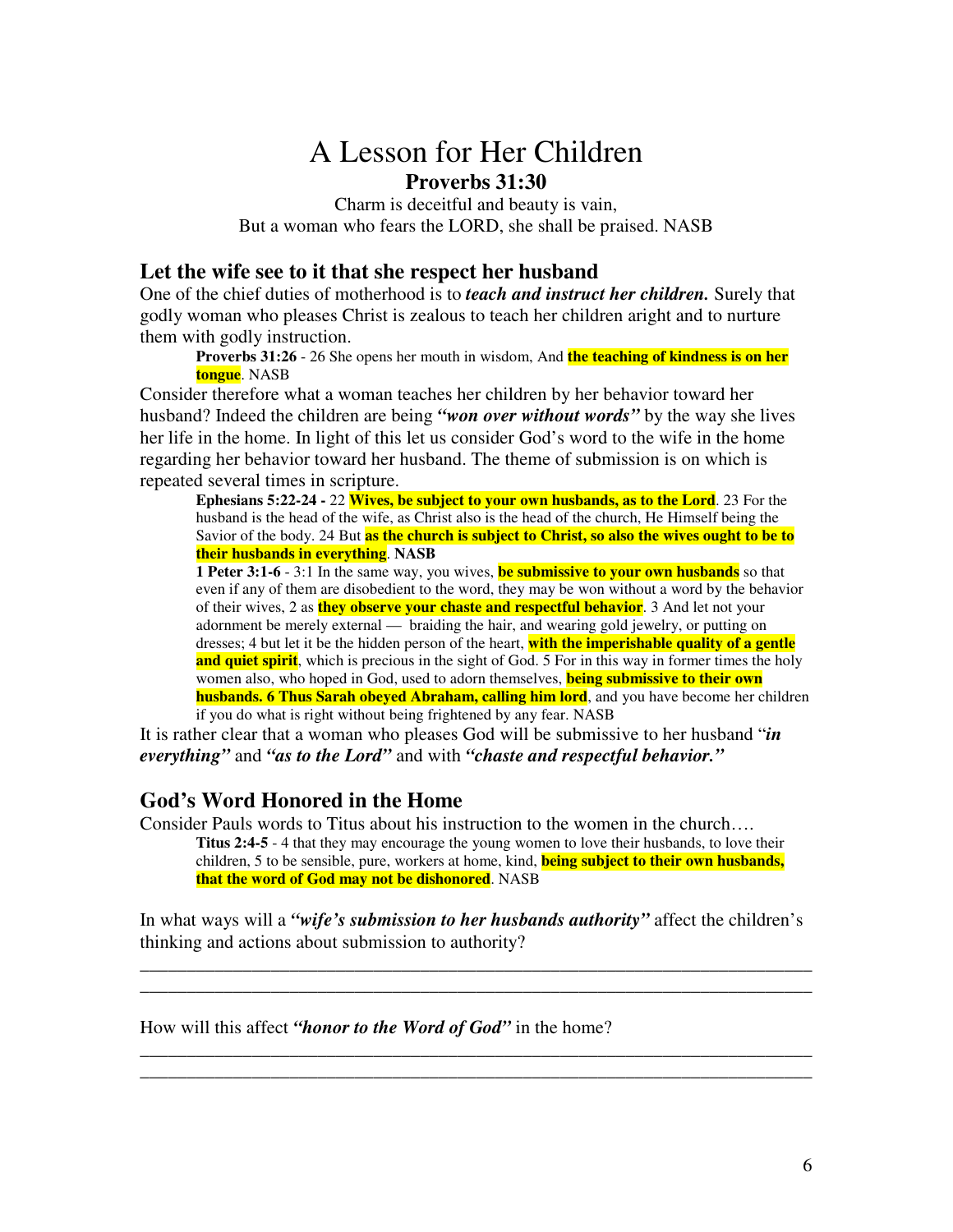What will this teach the children if she *"gives proper respect"* to her husband?

What will this teach the children if she *"disrespects"* her husband?

If these things be obvious, consider further how obedience to the scripture we saw earlier will affect the mother's instruction to the children.

\_\_\_\_\_\_\_\_\_\_\_\_\_\_\_\_\_\_\_\_\_\_\_\_\_\_\_\_\_\_\_\_\_\_\_\_\_\_\_\_\_\_\_\_\_\_\_\_\_\_\_\_\_\_\_\_\_\_\_\_\_\_\_\_\_\_\_\_\_\_\_\_

\_\_\_\_\_\_\_\_\_\_\_\_\_\_\_\_\_\_\_\_\_\_\_\_\_\_\_\_\_\_\_\_\_\_\_\_\_\_\_\_\_\_\_\_\_\_\_\_\_\_\_\_\_\_\_\_\_\_\_\_\_\_\_\_\_\_\_\_\_\_\_\_ \_\_\_\_\_\_\_\_\_\_\_\_\_\_\_\_\_\_\_\_\_\_\_\_\_\_\_\_\_\_\_\_\_\_\_\_\_\_\_\_\_\_\_\_\_\_\_\_\_\_\_\_\_\_\_\_\_\_\_\_\_\_\_\_\_\_\_\_\_\_\_\_

**Ephesians 5:22-24 -** 22 **Wives, be subject to your own husbands, as to the Lord**. 23 For the husband is the head of the wife, as Christ also is the head of the church, He Himself being the Savior of the body. 24 But as the church is subject to Christ, so also the wives ought to be to their husbands in everything. **NASB**

If a wife *"talks back"* and frequently challenges a husbands direction, what will this teach the children about how to regard God given authority?

**\_\_\_\_\_\_\_\_\_\_\_\_\_\_\_\_\_\_\_\_\_\_\_\_\_\_\_\_\_\_\_\_\_\_\_\_\_\_\_\_\_\_\_\_\_\_\_\_\_\_\_\_\_\_\_\_\_\_\_\_\_\_\_\_\_\_\_\_\_\_\_\_ \_\_\_\_\_\_\_\_\_\_\_\_\_\_\_\_\_\_\_\_\_\_\_\_\_\_\_\_\_\_\_\_\_\_\_\_\_\_\_\_\_\_\_\_\_\_\_\_\_\_\_\_\_\_\_\_\_\_\_\_\_\_\_\_\_\_\_\_\_\_\_\_**

\_\_\_\_\_\_\_\_\_\_\_\_\_\_\_\_\_\_\_\_\_\_\_\_\_\_\_\_\_\_\_\_\_\_\_\_\_\_\_\_\_\_\_\_\_\_\_\_\_\_\_\_\_\_\_\_\_\_\_\_\_\_\_\_\_\_\_\_\_\_\_\_ \_\_\_\_\_\_\_\_\_\_\_\_\_\_\_\_\_\_\_\_\_\_\_\_\_\_\_\_\_\_\_\_\_\_\_\_\_\_\_\_\_\_\_\_\_\_\_\_\_\_\_\_\_\_\_\_\_\_\_\_\_\_\_\_\_\_\_\_\_\_\_\_

Is there ever a proper place for *"aggressive challenging words"* from the wife to husband? Is this how the church is subject to Christ?

**1 Peter 3:1-6** - 3:1 In the same way, you wives, **be submissive to your own husbands** so that even if any of them are disobedient to the word, they may be won without a word by the behavior of their wives, 2 as **they observe your chaste and respectful behavior**. 3 And let not your adornment be merely external braiding the hair, and wearing gold jewelry, or putting on dresses; 4 but let it be the hidden person of the heart, **with the imperishable quality of a gentle and quiet spirit**, which is precious in the sight of God. 5 For in this way in former times the holy women also, who hoped in God, used to adorn themselves, **being submissive to their own husbands. 6 Thus Sarah obeyed Abraham, calling him lord**, and you have become her children if you do what is right without being frightened by any fear. NASB

If a wife treats her husband with *"chaste and respectful behavior,"* what are the children likely to learn about how to behave toward God given authority?

\_\_\_\_\_\_\_\_\_\_\_\_\_\_\_\_\_\_\_\_\_\_\_\_\_\_\_\_\_\_\_\_\_\_\_\_\_\_\_\_\_\_\_\_\_\_\_\_\_\_\_\_\_\_\_\_\_\_\_\_\_\_\_\_\_\_\_\_\_\_\_\_ \_\_\_\_\_\_\_\_\_\_\_\_\_\_\_\_\_\_\_\_\_\_\_\_\_\_\_\_\_\_\_\_\_\_\_\_\_\_\_\_\_\_\_\_\_\_\_\_\_\_\_\_\_\_\_\_\_\_\_\_\_\_\_\_\_\_\_\_\_\_\_\_

If a wife possess a *"gentle and quiet spirit"* in the home, what do you suppose will be the affect on the children? Does God value this?

\_\_\_\_\_\_\_\_\_\_\_\_\_\_\_\_\_\_\_\_\_\_\_\_\_\_\_\_\_\_\_\_\_\_\_\_\_\_\_\_\_\_\_\_\_\_\_\_\_\_\_\_\_\_\_\_\_\_\_\_\_\_\_\_\_\_\_\_\_\_\_\_ \_\_\_\_\_\_\_\_\_\_\_\_\_\_\_\_\_\_\_\_\_\_\_\_\_\_\_\_\_\_\_\_\_\_\_\_\_\_\_\_\_\_\_\_\_\_\_\_\_\_\_\_\_\_\_\_\_\_\_\_\_\_\_\_\_\_\_\_\_\_\_\_

What lesson can be learned from *"Sarah calling Abraham lord?"* Why did she do this and why does the scripture say she *"adorned herself"* in this way?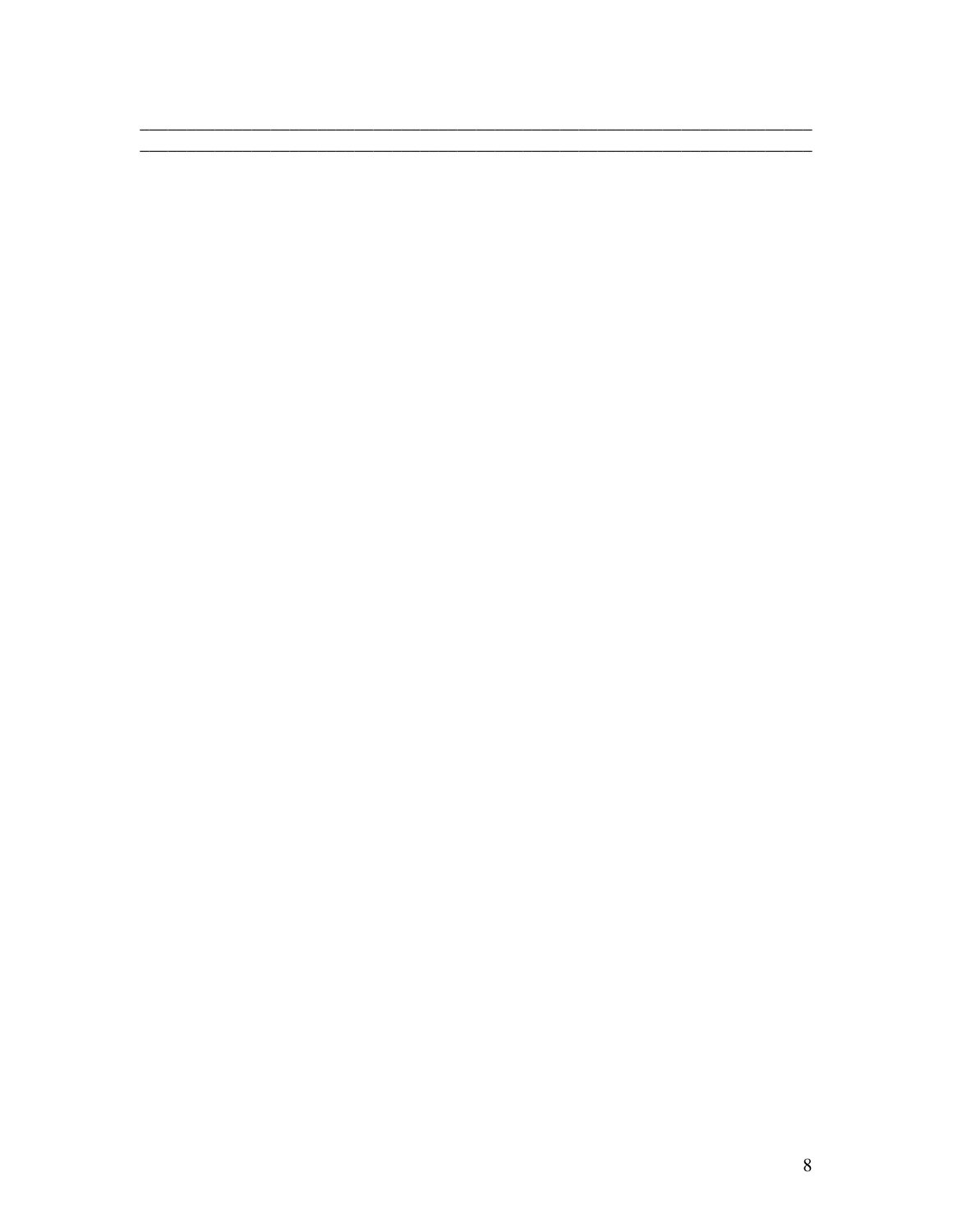# Permit the children to come to Me **Luke 18:16**

But Jesus called for them, saying, "Permit the children to come to Me, and do not hinder them, for the kingdom of God belongs to such as these. NASB

The following has been adapted from the book *Successful Christian Parenting* by John MacArthur.

# **Our kids' greatest need**

The goal of Christian parenting is to bring the child to a *"saving knowledge"* of Jesus Christ. It is to lead them to Christ where He will save them from their sins. In fact, this is the greatest need of every man and woman. For, if we have not been saved from our sins we will be the hopeless recipients of the eternal wrath God.

In the natural state, as with all mankind, our children are sinners and separated from God. They have a great need to be *"born again"* as Jesus instructed Nicodemus.

**John 3:3** - 3 Jesus answered and said to him, "Truly, truly, I say to you, **unless one is born again, he cannot see the kingdom of God."** NASB

Their minds are set on the flesh, being unregenerate they are *"dead in trespasses and sins."*

**Romans 8:5-8** - 5 **For those who are according to the flesh set their minds on the things of the flesh**, but those who are according to the Spirit, the things of the Spirit. 6 For the mind set on the flesh is death, but the mind set on the Spirit is life and peace, 7 because **the mind set on the flesh** is hostile toward God; for it does not subject itself to the law of God, for it is not even able to **do so; 8 and those who are in the flesh cannot please God.** NASB

**Ephesians 2:1-4** - 2:1 And **you were dead in your trespasses and sins**, 2 in which you formerly walked according to the course of this world, according to the prince of the power of the air, of the spirit that is now working in the sons of disobedience. 3 Among them we too all formerly lived in the lusts of our flesh, indulging the desires of the flesh and of the mind, and were **by nature children of wrath**, even as the rest. NASB

It only stands to reason then that our children have the great need to be saved. Therefore as parents this becomes our aim and our highest goal, to see them come to Christ and be saved.

But how will we parents accomplish such a lofty task? After all, isn't salvation the work of God? Yes of course it is, and it is very likely that because He has put them in your care, He intends to save them! So what shall we do in response to this? We shall evangelize them, we shall teach them the Gospel.

# **Teaching them the Gospel**

# **Teach them about God's Holiness**

**(Psalm 111:10, Job 28:28, Proverbs 1:7, 9:10, 15:33, Ecclesiastes 12:13, Micah 6:9)** God is Holy and His law therefore demands perfect holiness

**(Leviticus 11:44-45, Joshua 24:19, 1 Sam 2:2, Psalm 11:4-7, Hebrews 12:14)**

Because He is holy, God hates sin.

**(Exodus 20:5-7, Psalm 5:4, 7:11, Habakkuk 1:13)**

Sinners cannot stand before Him.

**(Psalm 1:5, 5:5, 15:1-5, 24:3-4)**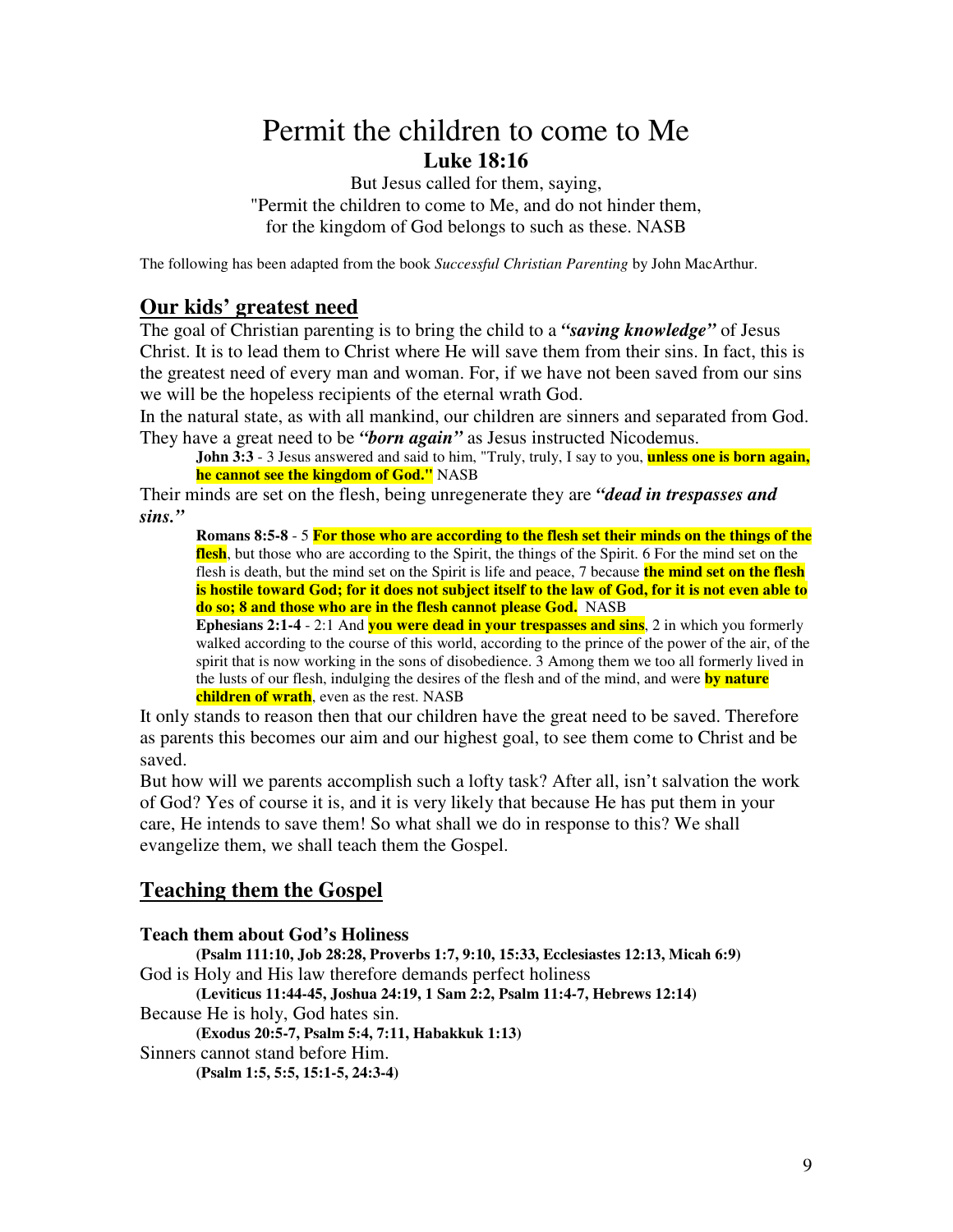## **Show them their sin**

Be sure to teach your kids from the youngest age that misbehavior is not just an offense against mom and dad, but a sin against a Holy God who demands that children obey their parents. **(Ex 20:12, Eph 6:1)** This needs to be done in a spirit of gentleness with love and compassion.

Sin is a violation of God's law. **(1 John 3:4, 5:17, Romans 3:19, 7:7)** Sin is what makes true peace impossible for unbelievers. **(Job 15:20-24, Prov 4:16-17, Isa 57:20-21)** All have sinned. **(Rom 3:9-19, 23)** Sin makes the sinner worthy of death. **(Ezekiel 18:4, James 1:15, Rom 6:23)** Sinners can do nothing to earn salvation. **(Job 25:4-6, Isaiah 64:6, Romans 3:20, Gal 2:16)** Sinners cannot change their own sin nature. **(Jeremiah 2:22, 13:23, Rom 8:7-8)** Sinners are therefore in a helpless state. **(Ecclesiastes 12:13-14, Luke 12:2-3, Romans 2:16, Hebrews 9:27, Revelation 21:8)**

#### **Instruct them about Christ and what He has done**

It is important for our kids to have a good understanding of the person and work of Christ. This we should be teaching them always and continually. We should be looking for opportunities throughout the day to teach them of His excellencies.

He is eternally God. **(John 1:1-3, 14, Colossians 1:15-17, 2:9, Hebrews 1:1-3)** He is Lord of all. **(Revelation 17:14, Ephesians 1:19-22, Philippians 2:9-11, Acts 10:36)** He became a man. **(Isaiah 7:14, 9:6-7, Matthew 1:23,Philippians 2:6-7, 1 timothy 3:16)** He is utterly pure and sinless. **(Hebrews 4:15, 1 Peter 2:22-23, 1 John 3:5)** The sinless One became a sacrifice for our sin. **(2 Corinthians 5:21, 1 timothy 2:5-6, Titus 2:14, 1 John 4:10)** He shed His own blood as an atonement for sin. **(Ephesians 1:7, 1 Peter 1:18-19, 3:18, Revelation 1:5, 5:9)** He died on the cross to provide a way of salvation for sinners. **(John 1:29, 3:16-17, 1 Peter 2:24, Colossians 1:20)** He rose triumphantly from the dead. **(Romans 1:4, 4:25, 1 Corinthians 15:3-4)** His righteousness is imputed to those who trust Him. **(1 Corinthians 1:30, 2 Corinthians 5:21, Romans 4:5-6, Philippians 3:8-9)** He freely justifies all who trust in Him. **(John 5:24, Romans 3:24, 5:1-2, 9, Galatians 2:16)**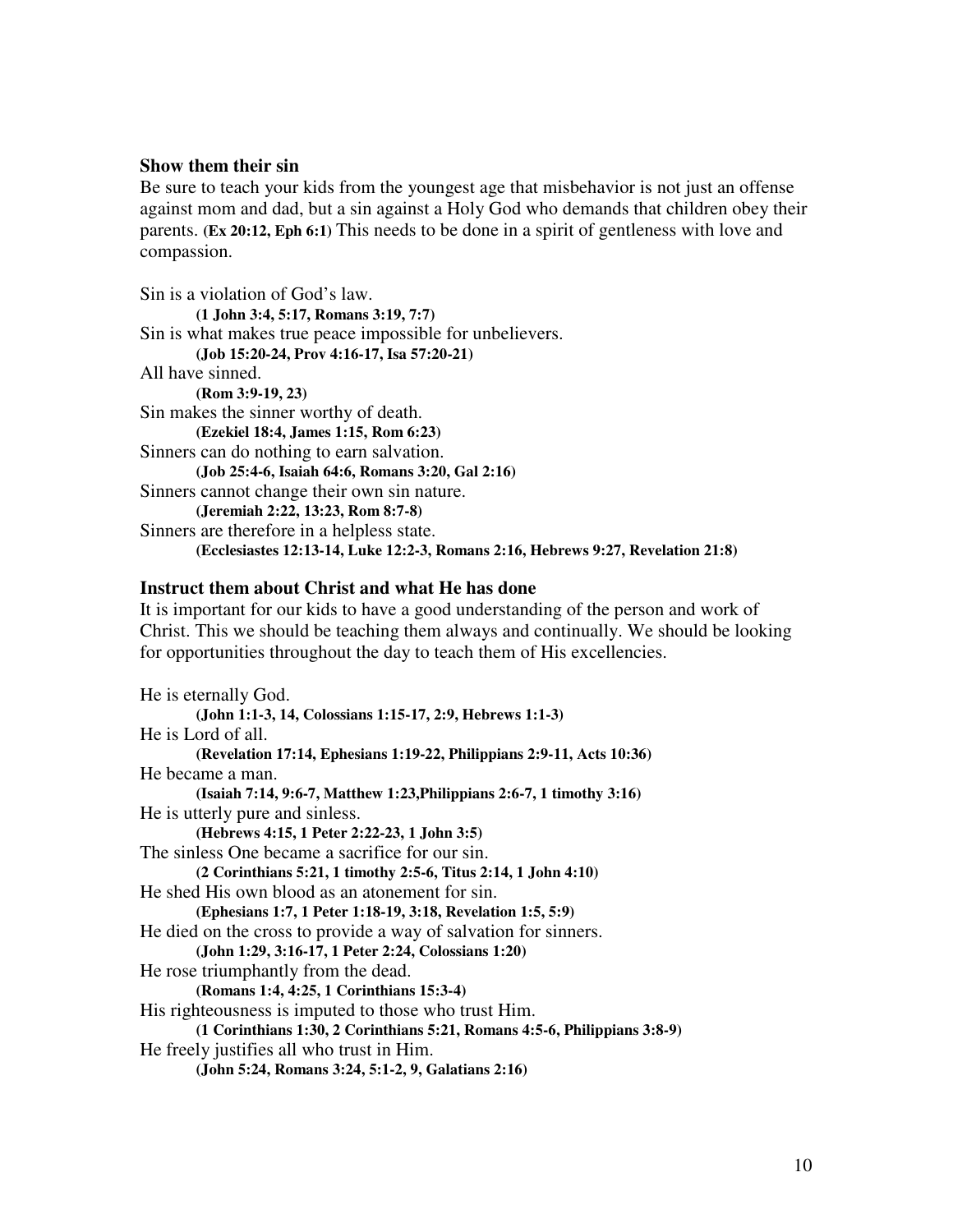## **Tell them what God demands of sinners**

God calls sinners to repentance. (Acts 17:30) Genuine repentance is not self-reformation, but a turning of the heart to God from all that is evil.

Repent. **(Ezekiel 18:32, Matt 3:2,7-8, 4:17, Mark 1:15, Acts 3:19-20, 17:30-31, 26:20)** Turn your heart from all that dishonors God. **(Isaiah 55:7, Ezekiel 14:6, 18:30-32, 1 Thes 1:9-10, Romans 6:12-14, 2 Corinthians 7:1)** Follow Jesus. **(Matt 4:19-20, Luke 9:23, 9:57-62, John 10:27-29, 12:26, 15:14, Ephesians 5:1-2)** Trust Him as Lord and Savior. **(Proverbs 3:5-6, Acts 16:31, Romans 10:9,**

# **Advise them to count the cost thoughtfully**

Don't downplay the hard demands of Christ. Don't portray the Christian life as a life of ease, free from difficulties and dilemmas. Keep reminding your kids that the true price of following Christ always involves sacrifice, and the prelude to glory is suffering. It is true that Christ offers the water of life freely to all who will take it, (Rev 22:17). But those who do are making an unconditional commitment to follow Him that may cost them their very lives. In fact it will cost them their life to follow Christ.

Take up your cross. **(Matt 10:34-39, Mark 8:34-37, 10:21)** Be prepared to follow Christ even to death. **(Luke 14:26-33, John 12:24-25, Revelation 12:10-11)**

## **Urge them to trust Christ as you teach them diligently the Scriptures**

We need to always be sensitive to what the Lord may be doing in their hearts and be careful to minister in a way that edifies and builds them up. We must teach them the basic principle that if the follow Christ things will go well for them, but if they reject Him, life will be miserable and then end in death.

**(Isaiah 55:6-7, 1 Chron 28:9-10, Matt 10:32-33, 25:1-13)**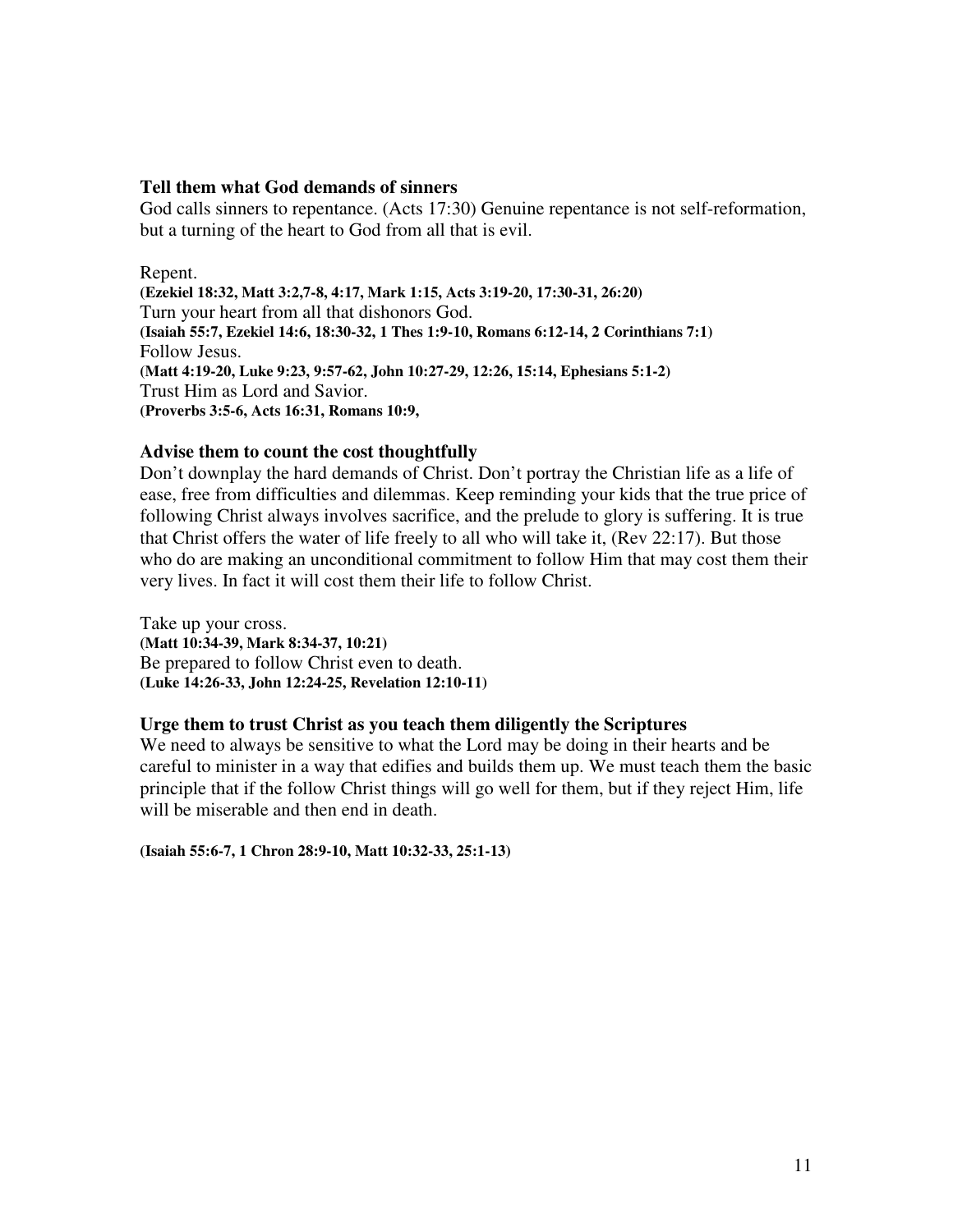# Correction, Repentance and Forgiveness

# Parents must *correct* their children. By what means?

- 1. By means of **verbal correction**. You must tell them what they have done *wrong*. **Proverbs** 27:5 - 5 **Better is open rebuke** Than love that is concealed. NASB
- 2. By means of **reproof**. You must tell them what the *right* thing IS. **Proverbs 29:17** - 17 Correct your son, and he will give you comfort; He will also delight your soul. NASB
- 3. By means of **discipline**. You must *enforce* directives when a child persists in disobedience.

**Proverbs** 29:15 - 15 The **rod and reproof give wisdom**, But a child who gets his own way brings shame to his mother. NASB

# Parents must teach their children to *repent*. By what means?

- 1. Teach them to **admit/confess** when they have sinned. **1 John 1:8-10** - 8 If we say that we have no sin, **we are deceiving ourselves**, and the truth is not in us. 9 **If we confess our sins**, He is faithful and righteous to forgive us our sins and to cleanse us from all unrighteousness. 10 If we say that we have not sinned, **we make Him a liar**, and His word is not in us. NASB
- 2. Teach them that the only thing left to do is to **not sin again**. **John 8:11** - 11 And she said, "No one, Lord." And Jesus said, "Neither do I condemn you; go your way. **From now on sin no more**." NASB **John 5:14-15** - 14 Afterward Jesus found him in the temple, and said to him, "Behold, you have become well; **do not sin anymore, so that nothing worse may befall you**." NASB
- 3. Teach them that repentance is a **matter of the heart**. Teach them that God knows the thoughts of their heart and they need to right before Him. **Luke 5:32** - 32 "I have not come to call the righteous **but sinners to repentance** ." NASB **Hebrews 4:12-13** - 12 For the word of God is living and active and sharper than any two-edged sword, and piercing as far as the division of soul and spirit, of both joints and marrow, **and able to judge the thoughts and intentions of the heart.** 13 And there is no creature hidden from His sight, but **all things are open and laid bare to the eyes of Him** with whom we have to do. NASB

# Parents must teach their children to *forgive*. By what means?

- 1. By forgiving them when they repent. **Luke 17:3-4** - 3 "Be on your guard! If your brother sins, rebuke him; and **if he repents, forgive him**. 4 "And if he sins against you seven times a day, and returns to you seven times, saying, 'I repent,' forgive him." NASB
- 2. By teaching them to forgive others from their heart when they have conflicts. **Matthew 18:35** - 35 "So shall My heavenly Father also do to you, **if each of you does not forgive his brother from your heart**." NASB

Parents must relate all these matters to Christ to have a *God Centered home*.

Discuss.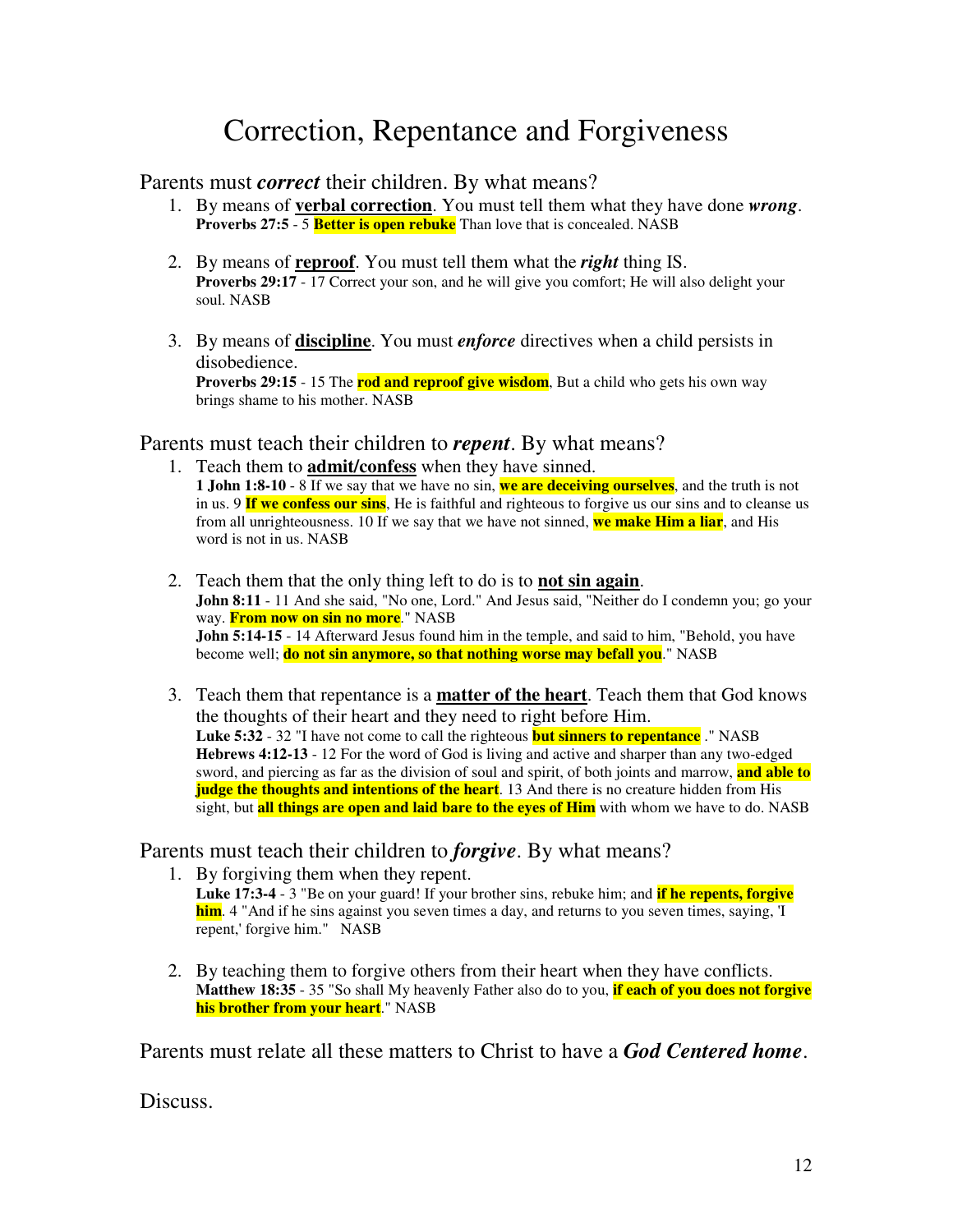# In the Fear and Instruction of the Lord

**Ephesians 6:1-4** - 6:1 Children, obey your parents in the Lord, for this is right. 2 Honor your father and mother (which is the first commandment with a promise), 3 that it may be well with you, and that you may live long on the earth. 4 And, fathers, do not provoke your children to anger; but bring them up in the discipline and instruction of the Lord. NASB

**Ephesians 6:1 -** Children, obey your parents in the Lord, for this is right. –

- What does "obey your parents" imply? There is an authority/submission principle at work. Parents are to implement directives and children are to obey them.
- How will they learn this? You **MUST** teach them.
- How can we teach them obedience? You must command them and cause them to follow through. You must assert your authority.
- What is meant by "in the Lord for this is right?" For the Lord's sake, this is the commandment of God, the  $5<sup>th</sup>$ , "honor your father and mother" – There is a right and a wrong. In the case of children, "right" is obedience.

**Exodus 20:12** - 12 "**Honor your father and your mother**, that your days may be prolonged in the land which the LORD your God gives you. NASB

• Are there exceptions? as far as their commandments agree with those of God, and no farther. No parent can have a right to require a child to steal, or lie, or cheat, or assist him in committing murder, or in doing any other wrong thing. No parent has a right to forbid a child to pray, to read the Bible, to worship God,

**Ephesians 6:2 -** Honor your father and mother (which is the first commandment with a promise) -

- What relation do you suppose "honor" has to do with authority? Children must respect and submit(verse5:21) to the authority of their parents. Parents must assert and enforce their authority and bring the child to obedience.
- By what means do we cause and teach them to honor us?
	- o By means of gracious love and care for them,
	- o By means of instruction, reproof, correction and training **2 Timothy 3:16** - 16 All Scripture is inspired by God and **profitable for teaching, for reproof, for correction, for training in righteousness**; NASB
	- o By means of discipline. Dictionary "Control obtained by enforcing compliance or order"

**Ephesians 6:3 -** that it may be well with you, and that you may live long on the earth -

• What is meant by *"that it may be well with you?"* – That you may prosper in life and be blessed. It is *implied* that if there is disobedience, things will NOT be well with you and you will NOT live long. **Deuteronomy 30:19-20** - 19 I call heaven and earth to witness against you today, that **I have set before you life and death, the blessing and the curse**. So choose life in order that you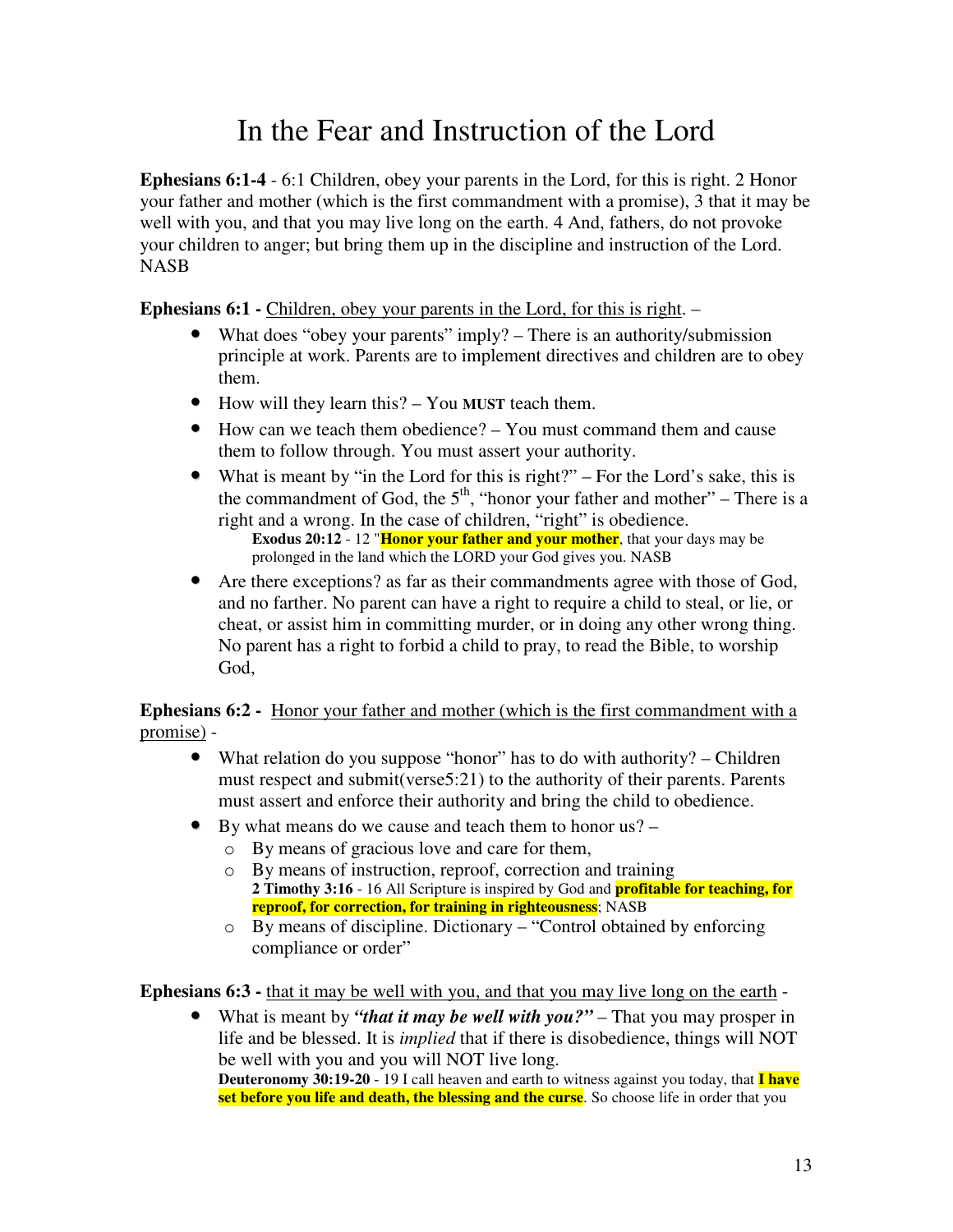may live, you and your descendants, 20 by loving the LORD your God, by obeying His voice, and by holding fast to Him; for this is your life and the length of your days NASB

- We must teach them that God is **providentially involved** in their lives either rewarding or disciplining for obedience. God sees to it that we are blessed for obedience and cursed for disobedience. Deuteronomy chapters 28-29
	- $\triangleright$  God is the rewarder of those who obey Him **Luke 11:28 -** 8 But He said, "On the contrary**, blessed are those who hear the word of God, and observe it."** NASB
	- $\triangleright$  God is the avenger of sin **Psalm 99:8** - 8 O LORD our God, Thou didst answer them; Thou wast a forgiving God to them, And yet **an avenger of their evil deeds**. NASB
- Proper parental training affords the child great blessing in life **What are they?**
	- $\triangleright$  To fear God keeps from all the vices of sin
	- $\triangleright$  It protects and guides to save from wicked men and wicked ways **Hebrews 12:11** - 11 All discipline for the moment seems not to be joyful, but sorrowful; yet **to those who have been trained by it, afterwards it yields the peaceful fruit of righteousness**. NASB **What is this fruit of righteousness?**

**Ephesians 6:4 -** And, fathers, do not provoke your children to anger; but bring them up in the discipline and instruction of the Lord -

- In what ways may a father provoke his children to anger?
	- o By unreasonable commands;
	- o By needless severity;
	- o By the manifestation of anger.
	- o So govern them, and so punish them that if punishment is necessary, that they shall not lose their confidence in you, but shall love you.
	- o By disciplining out of **ANGER** Do not discipline a child in the heat of the moment, but wait until your temperament has cooled
- What does it mean to "bring them up in the discipline of the Lord?"
	- o To establish proper authority and use it wisely and with loving guidance
	- o To so govern them as to always do what is in their **BEST** interest, not yours
	- o To see to it that they follow through in obedience **Proverbs 22:15** - 15 **Foolishness is bound up in the heart of a child**; The rod of discipline will remove it far from him. NASB
	- o To make sure they obey God, it is God's will(not yours) that they must *ultimately* obey **Proverbs 19:18** - 18 Discipline your son while there is hope, And **do not desire his death**. NASB
- What does it mean to "bring them up in the instruction of the Lord?"
	- o To understand and apply the didactic(teaching) nature of parenting
	- o To make sure they learn to discern good and evil
	- o To convict, correct, and to train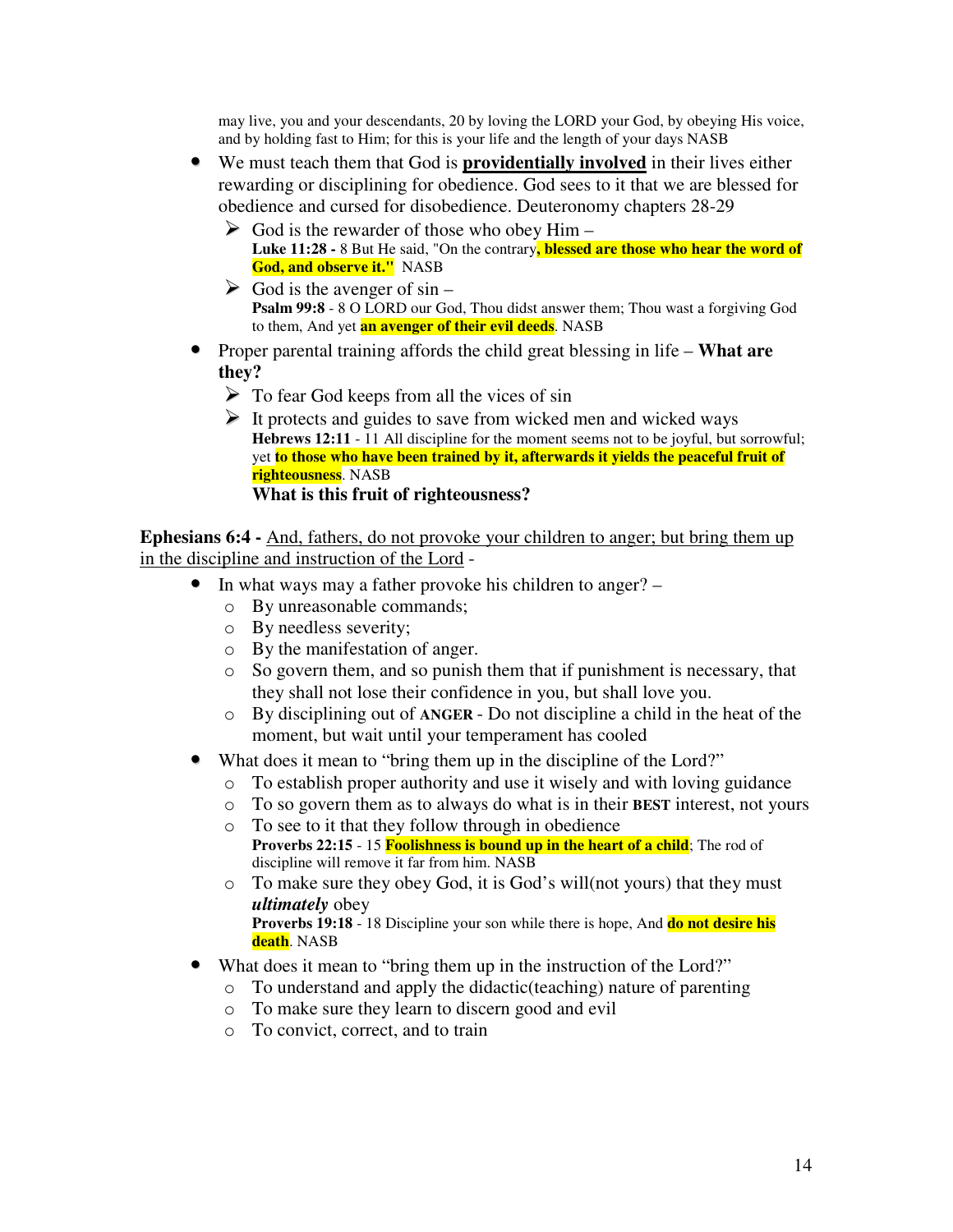# **The Greatest of these is Love 1 Corinthians 13:13**

But now abide faith, hope, love, these three; but the greatest of these is love. NASB

# **His love in our life**

Here there is a Christian virtue by which to season our homes, it is love. In fact, this could be said to be the most important of all matters in Christian living. We are called to love God and His Word, to love our spouse and our children, and to love our neighbor as ourselves. Consider then, what the nature of this love is and how it should permeate our homes, our marriages, our relationships and everything we do. Husbands and fathers have a responsibility to see to it that our homes are filled with the love of God, this is the foremost commandment.

**1 John 4:7-12** - 7 Beloved, **let us love one another, for love is from God; and everyone who loves is born of God and knows God.** 8 The one who does not love does not know God, for God is love. 9 By this the love of God was manifested in us, that God has sent His only begotten Son into the world so that we might live through Him. 10 In this is love, not that we loved God, but that He loved us and sent His Son to be the propitiation for our sins. 11 Beloved, if God so loved us, we also ought to love one another. 12 No one has beheld God at any time; **if we love one another, God abides in us, and His love is perfected in us**. NASB

# **The Nature of His Love**

Consider then, what is the love of God like and how can we implement it into our homes? As we look at the Corinthians passage let your heart long for and desire this love to be that which guides and sustains our lives.

**1 Corinthians 13:1-3** - 13:1 If I speak with the tongues of men and of angels, but do not have love, I have become a noisy gong or a clanging cymbal. 2 And if I have the gift of prophecy, and know all mysteries and all knowledge; and if I have all faith, so as to remove mountains, but do not have love, I am nothing. 3 And if I give all my possessions to feed the poor, and if I deliver my body to be burned, but do not have love, it profits me nothing. NASB

Here Paul speaks of the great importance of love. He makes it evident that love is to be the overarching motivation that characterizes everything we do. He gives several examples of this truth. He says that unless we have love motivating our life many things which may otherwise be great attainments in Christian, lose there signifigance.....

- More important than religious achievement v-1
- More important than religious knowledge or great faith  $v 2$
- More important than religious sacrifices and endeavors  $v 3$

**1 Corinthians 13:4 -** 4 Love is patient, love is kind, and is not jealous; love does not brag and is not arrogant NASB

Now he will tell what love truly is by nature. *It is patient. It is kind.* Here then is a rule by which we must live, we must be patient and kind. As parents we must see to it that we treat our children with patience and kindness and hold them also to this standard of behavior with others.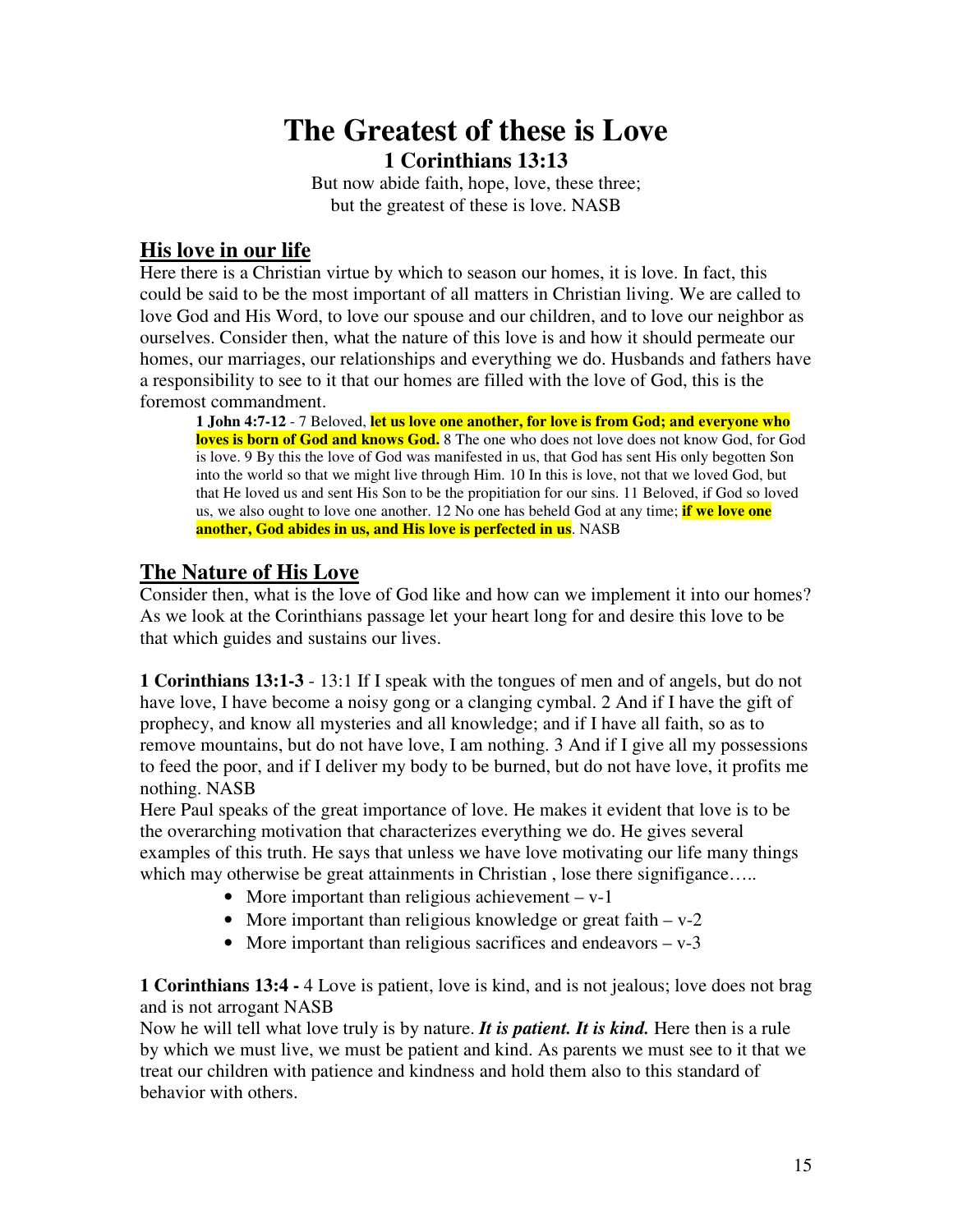**Colossians 3:12-14** - 12 And so, as those who have been chosen of God, holy and beloved, put on a heart of **compassion, kindness, humility, gentleness and patience; 13 bearing with one another, and forgiving each other, whoever has a complaint against anyone; just as the Lord forgave you, so also should you.** 14 And beyond all these things put on love, which is the perfect bond of unity. NASB

Then Paul tells us what love is NOT. *It is not jealous, boasting or arrogant*. This is to say that love is NOT proud. It does not think more highly of itself than it ought.

**Romans 12:9-10** - 9 Let love be without hypocrisy. Abhor what is evil; cling to what is good. 10 **Be devoted to one another in brotherly love; give preference to one another in honor**; NASB

**1 Corinthians 13:5 -** 5 does not act unbecomingly; it does not seek its own, is not provoked, does not take into account a wrong suffered NASB

Here Paul continues to tell us about the nature of love. He further discussed what love is NOT. Let's see how God's Word would affirm these things.

- It does not misbehave. (Jam 1:21-22, Col 3:5-8, 1 Pet 2:1)
- It is not selfish. (Phil 2:4-5, 1 Cor 10:24, Rom  $15:2$ )
- It is not provoked, that is easily angered. (Matt 5:22, Jam 1:19-20, Prov 14:16-17)
- It does not keep a record of wrongs. (Mark 11:25-26, Col 3:13, Eph 4:32)

**1 Corinthians 13:6 -** 6 does not rejoice in unrighteousness, but rejoices with the truth NASB

Here Paul talks about love's relationship to righteousness and truth. He talks about the delight of love. Love delights in the truth, but does NOT delight in evil. True love hates evil and rejoices when righteousness is fulfilled. Love delights in justice. Love is dishonored by wickedness and evil.

**Romans 12:9** - 9 Let love be without hypocrisy. **Abhor what is evil; cling to what is good**. **NASB** 

**Psalms 97:10** - 10 **Hate evil, you who love the LORD**, Who preserves the souls of His godly ones; He delivers them from the hand of the wicked. NASB

**Psalms 101:3-4** - 3 I will set no worthless thing before my eyes; I hate the work of those who fall away; It shall not fasten its grip on me. 4 A perverse heart shall depart from me; **I will know no evil**. NASB

**Psalms119:104** - 104 From Thy precepts I get understanding; Therefore I hate every false way. NASB

**Amos 5:14-15** - 14 Seek good and not evil, that you may live; And thus may the LORD God of hosts be with you, Just as you have said! 15 **Hate evil, love good, And establish justice in the gate!** Perhaps the LORD God of hosts May be gracious to the remnant of Joseph. NASB

**1 Corinthians 13:7 -** 7 bears all things, believes all things, hopes all things, endures all things NASB

And finally Paul speaks of the persevering character of love. Love perseveres, it hangs in there till the end. Love is forbearing and always hopes for the best. Love is willing to endure the difficulties of relationships and perservere through them.

- Love bears all things (1 Pet 4:8, Rom 15:1)
- Love believes all things, it trusts (Prov 14:9, Rom 14:19)
- Love hopes all things ( Rom 8:24-25, Psalm 130:7)
- Love endures all things (Job 13:15, Matt 10:22, Jam 1:12, Heb 10:36)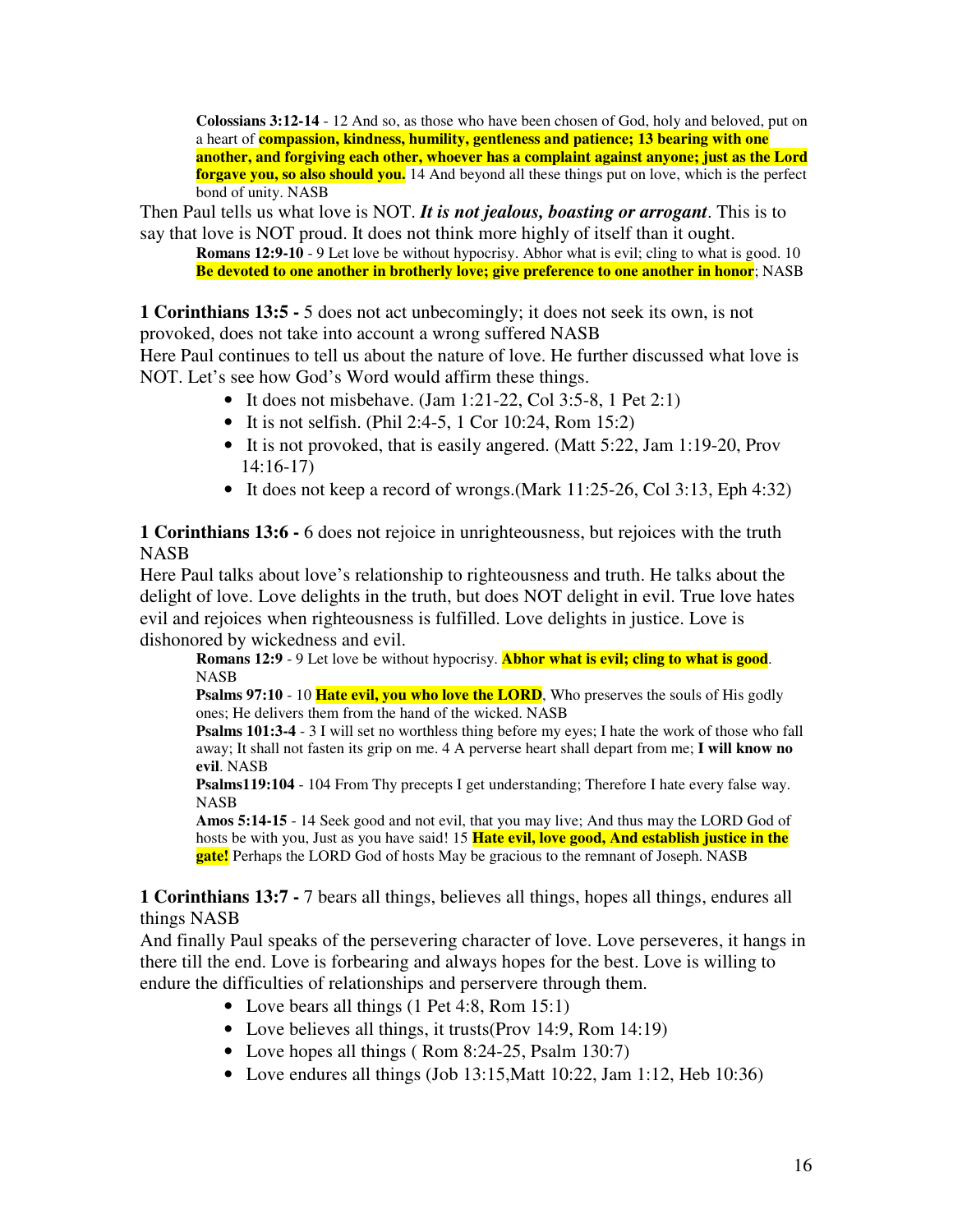# **Pride and Humility Zephaniah 2:3**

Seek the LORD, All you humble of the earth Who have carried out His ordinances; Seek righteousness, seek humility . Perhaps you will be hidden In the day of the LORD'S anger. NASB

**Humility** – We must always look to the interests of others, not just our own interests. We must learn to esteem others more highly than themselves, to be lowly and thankful and appreciative of others. Humble people are focused on God and others, not on self. We must learn to reserve judgment for God.

**Humility** – Lowliness of mind, a modest disposition toward God and others, a low estimate of self

# **Humility is the well spring of virtue!**

Without humility, we cannot possess any good virtue from God. Humility is the one disposition that will enable us to be all that Christ wants us to be! Without humility, we cannot relate to God and others properly. In order to live a godly life and have a godly home, we must be **HUMBLE** people.

## **We cannot come to God without it –**

**Luke 18:9-14** - 9 And He also told this parable to certain ones who trusted in themselves that they were righteous, and viewed others with contempt: 10 "Two men went up into the temple to pray, one a Pharisee, and the other a tax-gatherer. 11 "The Pharisee stood and was praying thus to himself, 'God, I thank Thee that I am not like other people: swindlers, unjust, adulterers, or even like this tax-gatherer. 12'I fast twice a week; I pay tithes of all that I get.'13 "But the tax-gatherer, standing some distance away, **was even unwilling to lift up his eyes to heaven, but was beating his breast, saying, 'God, be merciful to me, the sinner!'**14 "I tell you, this man went down to his house justified rather than the other; for everyone who exalts himself shall be humbled, but he who humbles himself shall be exalted." NASB

# **We cannot love and serve others without it –**

**Philippians 2:3-4** - 3 Do nothing from selfishness or empty conceit, but **with humility of mind let each of you regard one another as more important than himself;** 4 do not merely look out for your own personal interests, but also for the interests of others. NASB

## **God gives grace to the humble –**

**1 Peter 5:5-6** - 5 You younger men, likewise, be subject to your elders; and all of you, clothe yourselves with humility toward one another, for **God is opposed to the proud, but gives grace to the humble.** 6 Humble yourselves, therefore, under the mighty hand of God, that He may exalt you at the proper time, NASB

### **We cannot resist sin without it** – Pride Read pg 2(except the last paragraph)

**Proverbs 16:5** - 5 **Everyone who is proud in heart is an abomination to the LORD**; Assuredly, he will not be unpunished. NASB

**Proverbs 26:12 -** 12 Do you see a man wise in his own eyes? **There is more hope for a fool than for him**. NASB

**\_\_\_\_\_\_\_\_\_\_\_\_\_\_\_\_\_\_\_\_\_\_\_\_\_\_\_\_\_\_\_\_\_\_\_\_\_\_\_\_\_\_\_\_\_\_\_\_\_\_\_\_\_\_\_\_\_\_\_\_\_\_\_\_\_\_\_\_\_\_\_\_ \_\_\_\_\_\_\_\_\_\_\_\_\_\_\_\_\_\_\_\_\_\_\_\_\_\_\_\_\_\_\_\_\_\_\_\_\_\_\_\_\_\_\_\_\_\_\_\_\_\_\_\_\_\_\_\_\_\_\_\_\_\_\_\_\_\_\_\_\_\_\_\_**

# **What relation do you suppose pride has to sin?**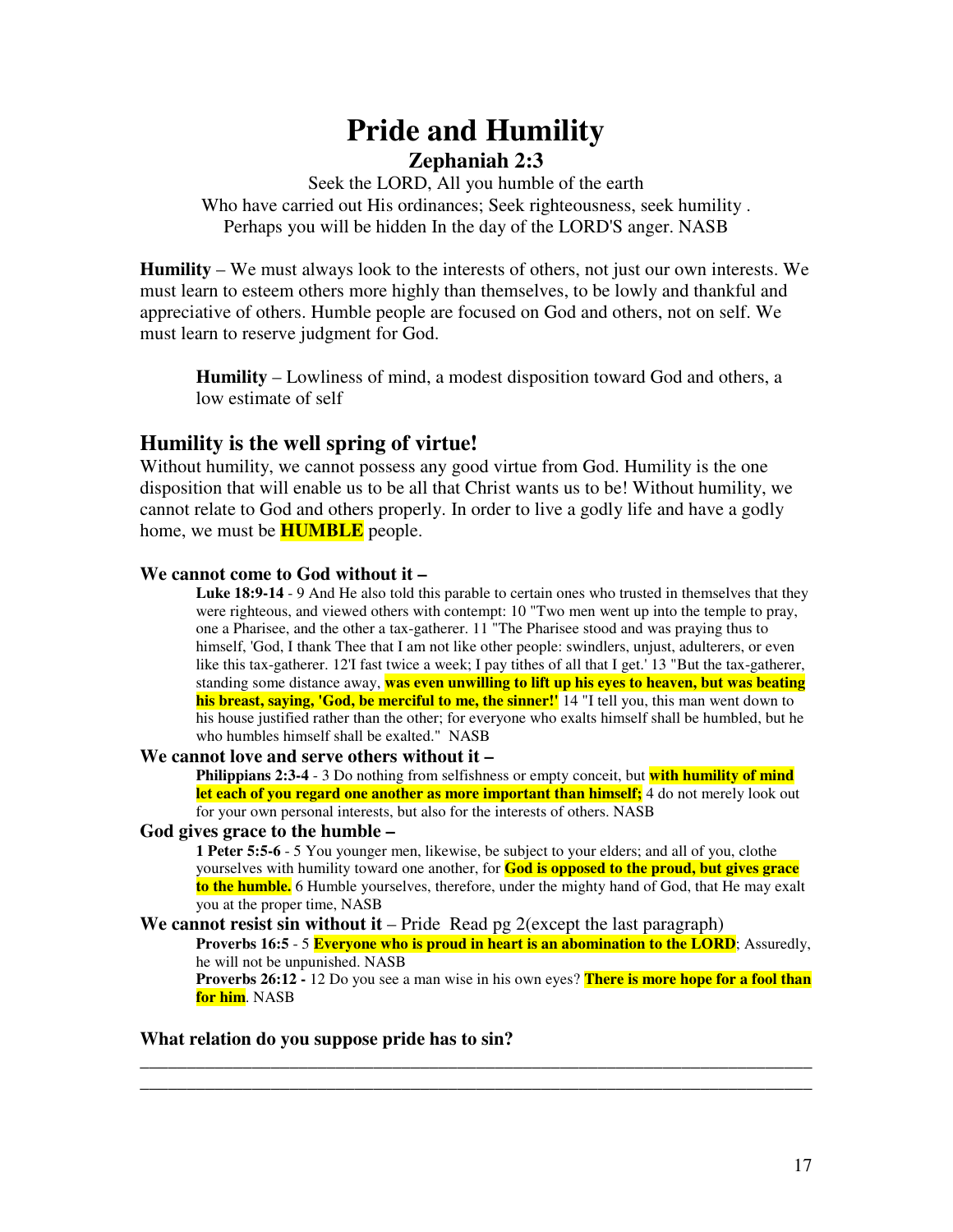**Isaiah 14:12-15 -** 12 "How you have fallen from heaven, O star of the morning, son of the dawn! You have been cut down to the earth, You who have weakened the nations! 13 "But you said in your heart, 'I will ascend to heaven; I will raise my throne above the stars of God, And I will sit on the mount of assembly In the recesses of the north. 14'I will ascend above the heights of the clouds; I will make myself like the Most High.'15 "Nevertheless you will be thrust down to Sheol, To the recesses of the pit. NASB

# **A few characteristics of Humility - Discuss**

#### **To esteem others more highly than ourselves –**

**Romans 12:10 -** 10 Be devoted to one another in brotherly love; **give preference to one another in honor**; NASB

#### **Showing patience and forbearance**

**Ephesians 4:1-4 -** 4:1 I, therefore, the prisoner of the Lord, entreat you to walk in a manner worthy of the calling with which you have been called, 2 **with all humility and gentleness, with patience, showing forbearance to one another in love**, 3 being diligent to preserve the unity of the Spirit in the bond of peace. NASB

#### **Gentleness**

**James 3:17-18 -** 17 But the wisdom from above is first pure, then peaceable, **gentle, reasonable, full of mercy and good fruits**, unwavering, without hypocrisy. 18 And the seed whose fruit is righteousness is sown in peace by those who make peace. NASB

#### **Gratefulness/Thankfulness**

**1 Thessalonians 5:18** - 18 in everything give thanks; for this is God's will for you in Christ Jesus. NASB

# Parents, we must teach our kids to be humble!

# **Pride and Humility Zephaniah 2:3**

Seek the LORD, All you humble of the earth Who have carried out His ordinances; Seek righteousness, seek humility . Perhaps you will be hidden In the day of the LORD'S anger. NASB

# **A few characteristics of Pride -**

**Pride** – to esteem oneself more highly than others, a high estimate of self, a focus on self and the service of self, a pursuit of self-recognition and self exaltation, and a desire to control others and circumstances for selfish purposes

**Self-Exaltation –** To lift oneself up, to estimate oneself higher than others, to be conceited, to scoff at others, to be haughty

**Luke 18:14 -** "I tell you, this man went down to his house justified rather than the other; for **everyone who exalts himself shall be humbled**, but he who humbles himself shall be exalted." NASB

**Proverbs 16:18** - 18 **Pride goes before destruction**, And a haughty spirit before stumbling. NASB

**Proverbs 18:12** - 12 **Before destruction the heart of man is haughty**, But humility goes before honor. NASB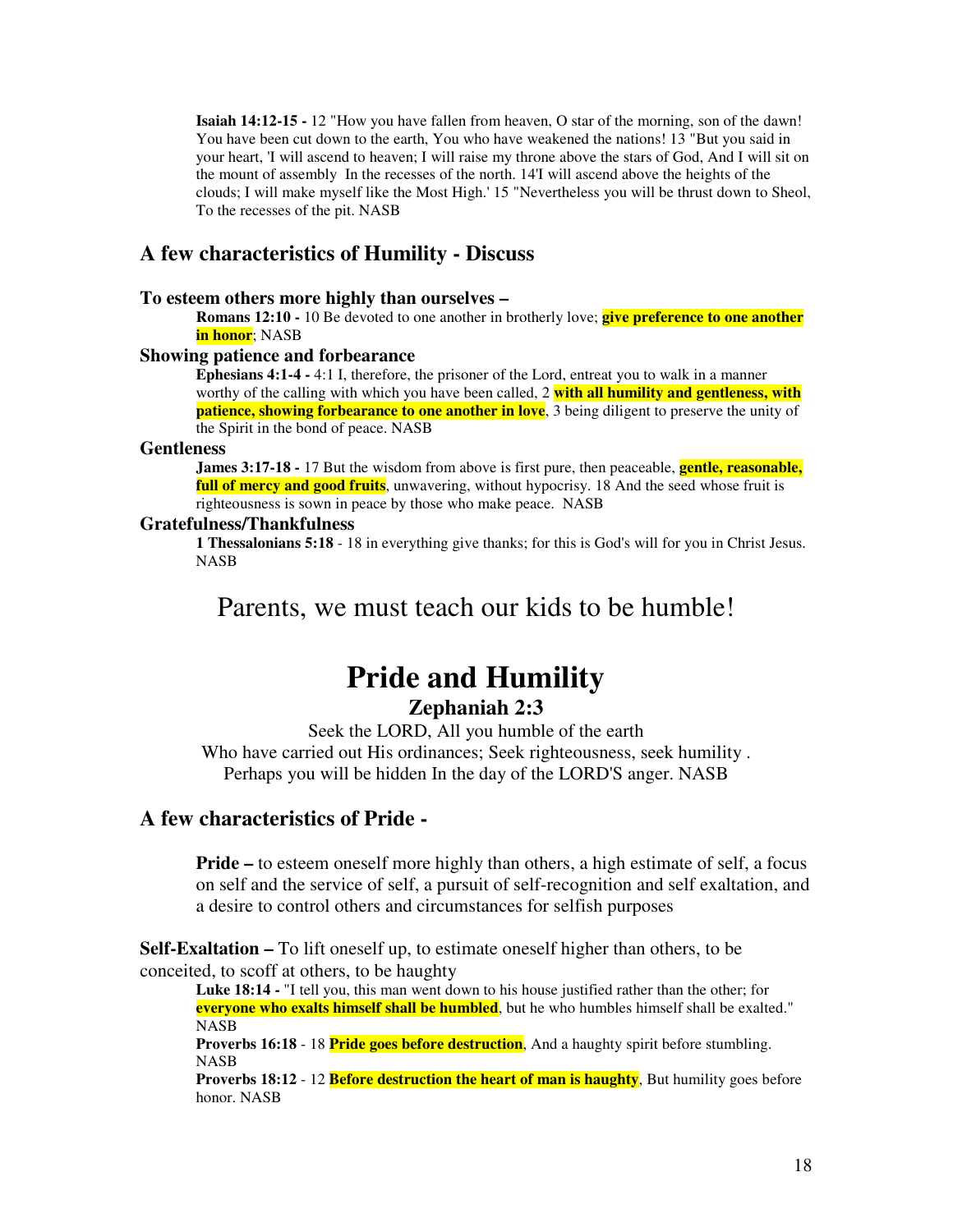**Proverbs 29:23** - 23 A **man's pride will bring him low**, But a humble spirit will obtain honor. NASB

**Isaiah 2:11-12** - 11 The proud look of man will be abased, **And the loftiness of man will be humbled**, And the LORD alone will be exalted in that day. 12 For the LORD of hosts will have a **day of reckoning Against everyone who is proud and lofty, And against everyone who is lifted up, That he may be abased**. NASB

**Self-will –** to live by the dictates of your own will, to do what you want apart from God's will, to oppose God and His commandments

**Isaiah 14:12-14** - 2 "How you have fallen from heaven, O star of the morning, son of the dawn! You have been cut down to the earth, You who have weakened the nations! 13 "But you said in your heart, **'I will** ascend to heaven**; I will** raise my throne above the stars of God, And **I will** sit on the mount of assembly In the recesses of the north. 14**'I will** ascend above the heights of the clouds; **I will** make myself like the Most High.'NASB

**2 Chronicles 26:16-21** - 16 But when he became strong**, his heart was so proud that he acted corruptly, and he was unfaithful to the LORD his God, for he entered the temple of the LORD to burn incense on the altar of incense.** 17 Then Azariah the priest entered after him and with him eighty priests of the LORD, valiant men. 18 And they opposed Uzziah the king and said to him, "It is not for you, Uzziah, to burn incense to the LORD, but for the priests, the sons of Aaron who are consecrated to burn incense. Get out of the sanctuary, for you have been unfaithful, and will have no honor from the LORD God." 19 **But Uzziah, with a censer in his hand for burning incense, was enraged; and while he was enraged with the priests, the leprosy broke out on his forehead before the priests in the house of the LORD, beside the altar of incense**. 20 And Azariah the chief priest and all the priests looked at him, and behold, he was leprous on his forehead; and they hurried him out of there, and he himself also hastened to get out because the LORD had smitten him. 21 And King Uzziah was a leper to the day of his death; and he lived in a separate house, being a leper, for he was cut off from the house of the LORD. NASB

**Self-righteousness –** to consider oneself righteous in God's sight because of your own good works, to consider oneself as better than others, to view others with contempt

**Luke 18:9-14** - 9 And He also told this parable to certain ones who trusted in themselves that they were righteous, and viewed others with contempt: 10 "Two men went up into the temple to pray, one a Pharisee, and the other a tax-gatherer. 11 **"The Pharisee stood and was praying thus to himself, 'God, I thank Thee that I am not like other people: swindlers, unjust, adulterers, or even like this tax-gatherer. 12'I fast twice a week; I pay tithes of all that I get.'**13 "But the tax-gatherer, standing some distance away, was even unwilling to lift up his eyes to heaven, but was beating his breast, saying, 'God, be merciful to me, the sinner!' 14 "I tell you, this man went down to his house justified rather than the other; for everyone who exalts himself shall be humbled, but he who humbles himself shall be exalted." NASB

**Isaiah 65:5** - 5 "Who say, 'Keep to yourself, **do not come near me, For I am holier than you**!' These are smoke in My nostrils, A fire that burns all the day. NASB **James 2:1-4** - 2:1 My brethren, do not hold your faith in our glorious Lord Jesus Christ with an

attitude of personal favoritism. 2 For if a man comes into your assembly with a gold ring and dressed in fine clothes, and there also comes in a poor man in dirty clothes, 3 **and you pay special attention** to the one who is wearing the fine clothes, and say, "You sit here in a good place," and you say to the poor man, "You stand over there, or sit down by my footstool," 4 **have you not made distinctions among yourselves, and become judges with evil motives?** NASB

**Self-reliance –** to rely on oneself, to live by your our own strength, to face trials and temptations without trust in God and His sovereignty,

**Deuteronomy 1:32-36** - 32 "But for all this, **you did not trust the LORD your God**, 33 who goes before you on your way, to seek out a place for you to encamp, in fire by night and cloud by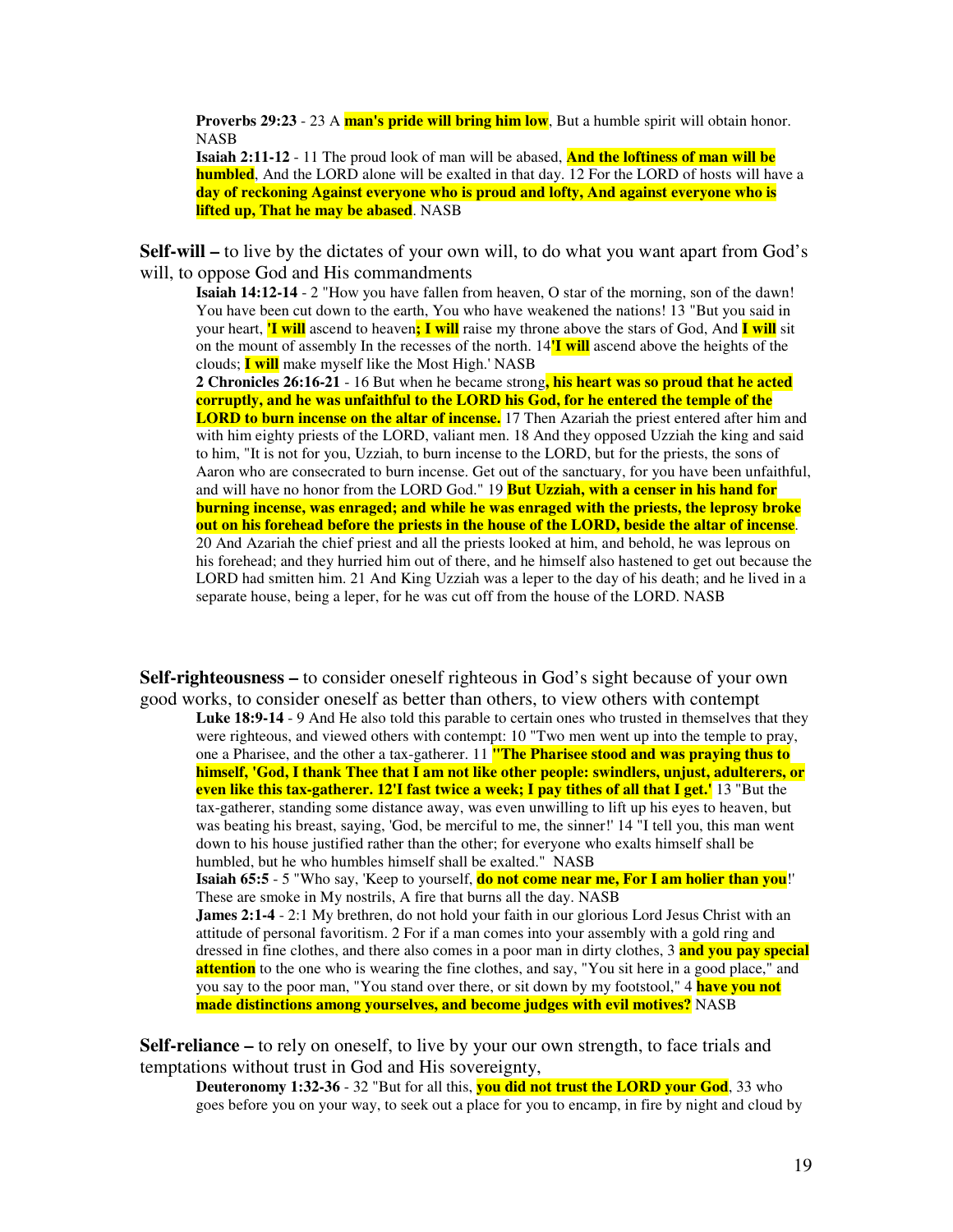day, to show you the way in which you should go. 34 "**Then the LORD heard the sound of your words, and He was angry** and took an oath, saying, 35'Not one of these men, this evil generation, shall see the good land which I swore to give your fathers, NASB

**Psalms 78:21-22** - 21 Therefore the LORD heard and was full of wrath, And a fire was kindled against Jacob, And anger also mounted against Israel; 22 Because **they did not believe in God, And did not trust in His salvation**. NASB

**Isaiah 30:33** - **Woe to those who go down to Egypt for help, And rely on horses, And trust in chariots because they are many, And in horsemen because they are very strong**, But they do not look to the Holy One of Israel, nor seek the LORD! NASB

**Psalms 33:16-17** - 16 The **king is not saved by a mighty army**; A warrior is not delivered by great strength. 17 A horse is a false hope for victory; Nor does it deliver anyone by its great strength. NASB

# **Pride and Humility James 4:6**

But He gives a greater grace. Therefore it says, "God is opposed to the proud, but gives grace to the humble." NASB

**God opposes the proud -** The proud are those who have an improper self-esteem; who have a high and unreasonable conceit of their own excellence or importance. Here are a few things we can become proud about:

**beauty – strength – attainments – family – country – possessions – rank – religion**

**Proverbs 8:13** - 13 "The fear of the LORD is to hate evil; **Pride and arrogance and the evil way, And the perverted mouth, I hate**. NASB

Some biblical examples of God's opposition to the pride of man.

**Daniel 4:1-37** - 37 "Now I Nebuchadnezzar praise, exalt, and honor the King of heaven, for all His works are true and His ways just, and **He is able to humble those who walk in pride."** NASB

**Daniel 5:1-31** - 30 That same night Belshazzar the Chaldean king was slain. 31 So Darius the Mede received the kingdom at about the age of sixty-two. NASB

**Acts 12:21-23** - 1 And on an appointed day Herod, having put on his royal apparel, took his seat on the rostrum and began delivering an address to them. 22 And the people kept crying out, "The voice of a god and not of a man!" 23 And **immediately an angel of the Lord struck him because he did not give God the glory, and he was eaten by worms and died**. NASB

**God Gives Grace to the Humble -** In order to live a godly life and have a godly home, we must be **HUMBLE** people. We must learn to esteem others more highly than themselves, to be lowly and thankful and appreciative of others. We must always look to the interests of others, not just our own interests. Humble people are focused on God and others, not on self. Without humility, we cannot relate to God and others properly. Humility is the one disposition that will enable us to be all that Christ wants us to be!

**Humility** – Lowliness of mind, a modest disposition toward God and others, a low estimate of self

**Isaiah 57:15** - 15 For thus says the high and exalted One Who lives forever, whose name is Holy, "I dwell on a high and holy place, And also **with the contrite and lowly of spirit** In order to revive the spirit of the lowly And to revive the heart of the contrite. NASB

**To esteem others more highly than ourselves –**